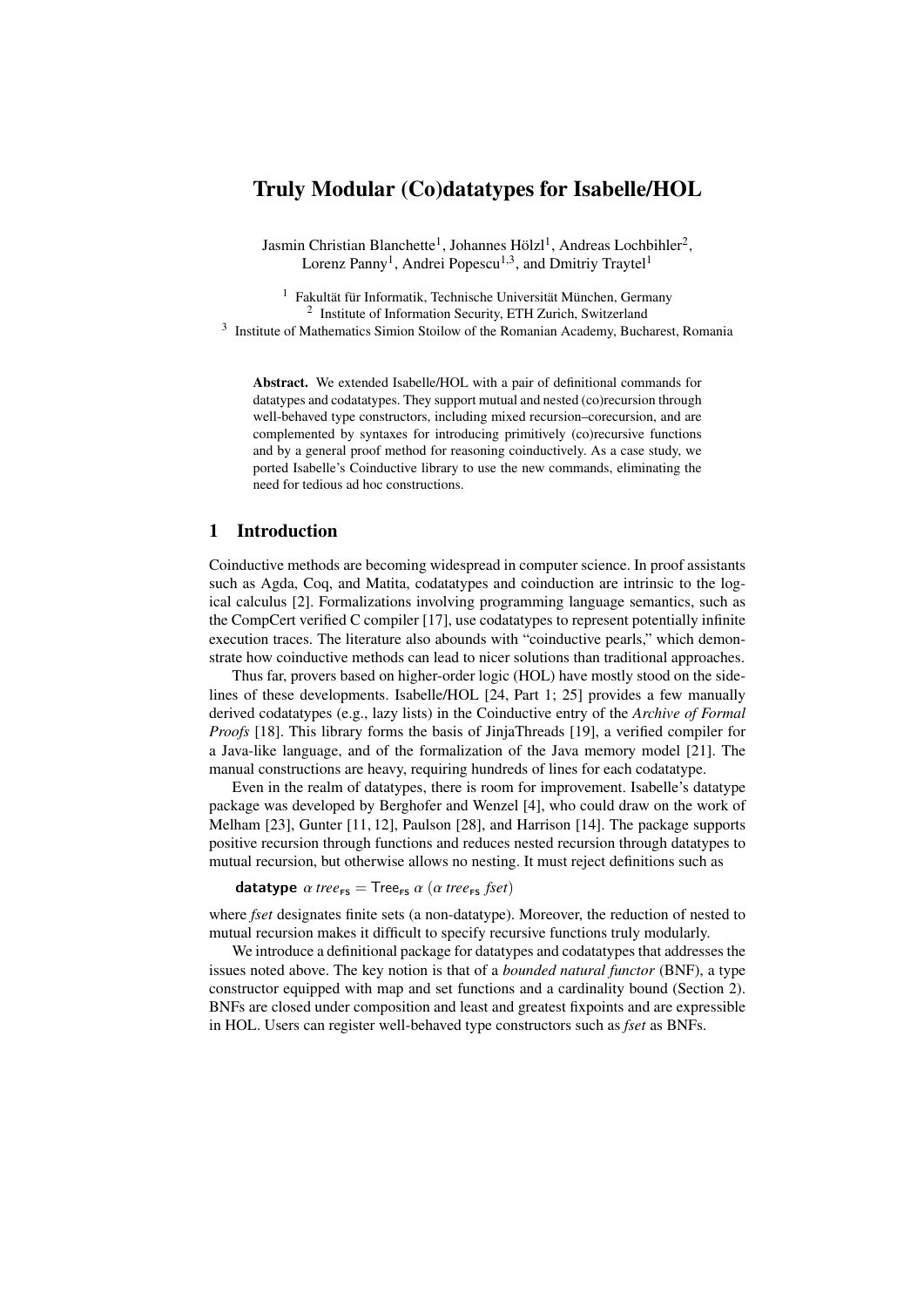The BNF-based datatype and codatatype commands provide many conveniences such as automatically generated discriminators, selectors, map and set functions, and relators (Sections [3](#page-6-0) and [4\)](#page-6-1). Thus, the command

codatatype (lset:  $\alpha$ ) *llist* (map: lmap rel: lrel) = lnull: LNil <sup>|</sup> LCons (lhd: α) (ltl: α *llist*)

defines the type  $\alpha$  *llist* of lazy lists over  $\alpha$ , with constructors LNil ::  $\alpha$  *llist* and LCons ::  $\alpha \Rightarrow \alpha$  *llist*  $\Rightarrow \alpha$  *llist*, a discriminator lnull ::  $\alpha$  *llist*  $\Rightarrow$  *bool*, selectors lhd ::  $\alpha$  *llist*  $\Rightarrow \alpha$ and ltl ::  $\alpha$  *llist*  $\Rightarrow \alpha$  *llist*, a set function lset ::  $\alpha$  *llist*  $\Rightarrow \alpha$  *set*, a map function lmap ::  $(\alpha \Rightarrow \beta) \Rightarrow \alpha$  *llist*  $\Rightarrow \beta$  *llist*, and a relator lrel ::  $(\alpha \Rightarrow \beta \Rightarrow bool) \Rightarrow \alpha$  *llist*  $\Rightarrow \beta$  *llist*  $\Rightarrow$ *bool*. Intuitively, the codatatype keyword indicates that the constructors can be applied repeatedly to produce infinite values—e.g., LCons 0 (LCons 1 (LCons 2 ...)).

Nesting makes it possible to mix recursion and corecursion arbitrarily. The next commands introduce the types of Rose trees with finite or possibly infinite branching (*list* vs. *llist*) and with finite or possibly infinite paths (datatype vs. codatatype):

**datatype**  $\alpha$  *tree* = Tree (lab:  $\alpha$ ) (sub:  $\alpha$  *tree list*) **datatype**  $\alpha$  *tree*<sub>ω</sub> = Tree<sub>ω</sub> (lab<sub>ω</sub>:  $\alpha$ ) (sub<sub>ω</sub>:  $\alpha$  *tree*<sub>ω</sub> *llist*) codatatype  $\alpha$  *ltree* = LTree (llab:  $\alpha$ ) (lsub:  $\alpha$  *ltree list*) codatatype  $\alpha$  *ltree*<sub>ω</sub> = LTree<sub>ω</sub> (llab<sub>ω</sub>:  $\alpha$ ) (lsub<sub>ω</sub>:  $\alpha$  *ltree*<sub>ω</sub> *llist*)

Primitively (co)recursive functions can be specified using primrec and primcorec (Sections [5](#page-8-0) and [6\)](#page-9-0). The function below constructs a possibly infinite tree by repeatedly applying  $f$  ::  $\alpha \Rightarrow \alpha$  *llist* to *x*. It relies on lmap to construct the nested *llist* modularly:

**primcorec** iterate\_ltree<sub>ω</sub> ::  $(\alpha \Rightarrow \alpha \text{ } list) \Rightarrow \alpha \Rightarrow \alpha \text{ } tree_{\omega}$  where iterate\_ltree<sub>ω</sub>  $f x = \text{LTree}_{\omega} x$  (lmap (iterate\_ltree<sub>ω</sub>  $f$ ) ( $f x$ ))

An analogous definition is possible for α *ltree*, using *list*'s map instead of lmap.

For datatypes that recurse through other datatypes, and similarly for codatatypes, old-style mutual definitions are also allowed. For the above example, this would mean defining iterate ltree<sub>ω</sub> by mutual corecursion with iterate ltrees<sub>ω</sub> :: ( $\alpha \Rightarrow \alpha$  *llist*)  $\Rightarrow$  $\alpha$  *llist*  $\Rightarrow$   $\alpha$  *ltree*<sub>ω</sub> *llist*. Despite its lack of modularity, the approach is useful both for compatibility and for expressing specifications in a more flexible style. The package generates suitable (co)induction rules to facilitate reasoning about the definition.

Reasoning coinductively is needlessly tedious in Isabelle, because the *coinduct* method requires the user to provide a witness relation. Our new *coinduction* method eliminates this boilerplate; it is now possible to have one-line proofs by *coinduction auto* (Section [7\)](#page-11-0). To show the package in action, we present a theory of stream processors, which combine a least and a greatest fixpoint (Section [8\)](#page-11-1). In addition, we describe our experience porting the Coinductive library to use the new package (Section [9\)](#page-13-0). A formal development accompanies this paper [\[6\]](#page-15-2).

The package has been part of Isabelle starting with version 2013. The implementation is a significant piece of engineering, at over 18 000 lines of Standard ML code and 1 000 lines of Isabelle formalization. The features described here are implemented in the development repository and are expected to be part of version 2014. (In the current implementation, the BNF-based **datatype** command is suffixed with  $\blacksquare$  new to avoid a clash with the old package.) The input syntax and the generated constants and theorems are documented in the user's manual [\[7\]](#page-15-3).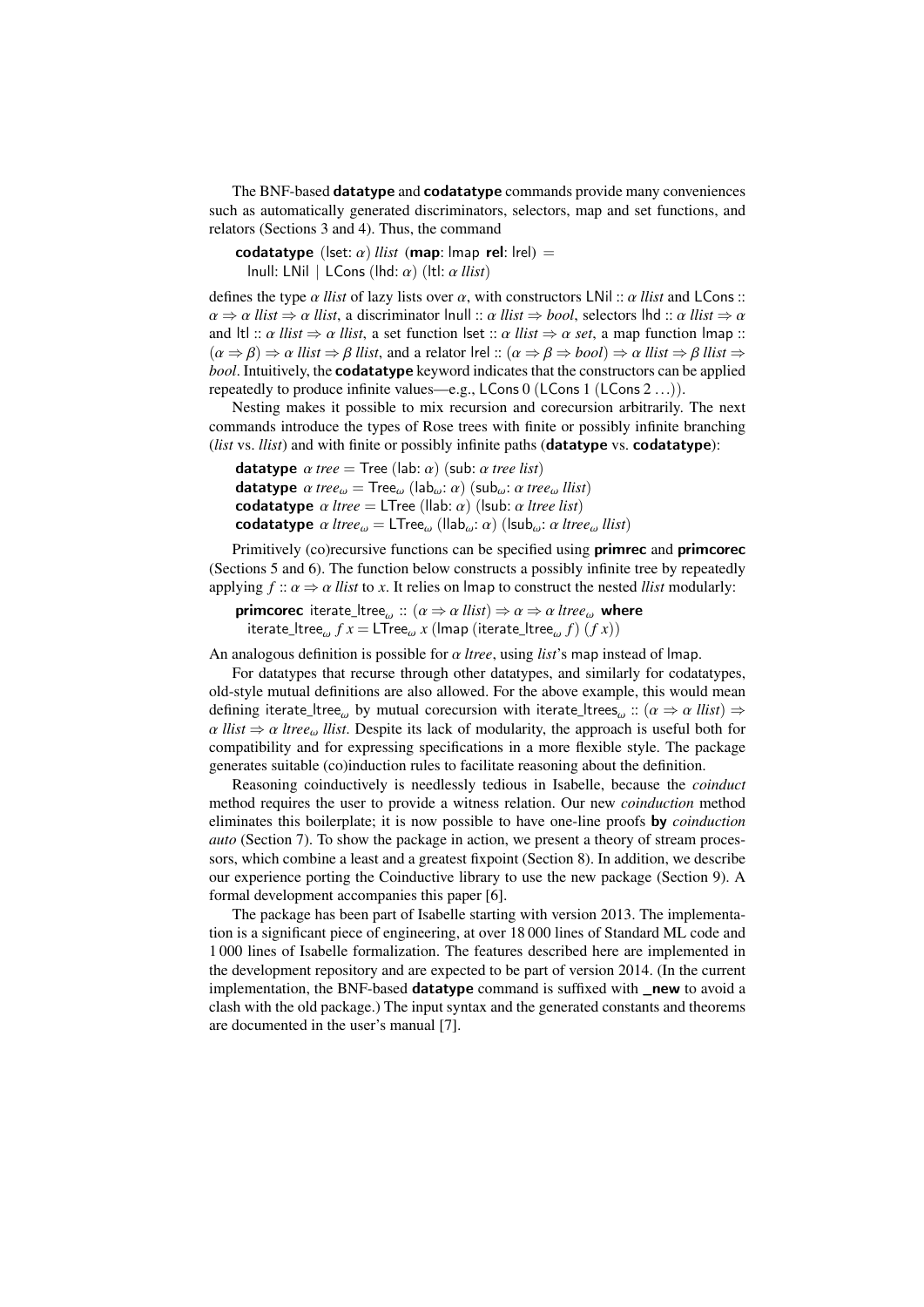#### <span id="page-2-0"></span>2 Low-Level Constructions

At the lowest level, each (co)datatype has a single unary constructor. Multiple curried constructors are modeled by disjoint sums  $(+)$  of products  $(x)$ . A (co)datatype definition corresponds to a fixpoint equation. For example, the equation  $\beta = unit + \alpha \times \beta$ specifies either (finite) lists or lazy lists, depending on which fixpoint is chosen.

Bounded natural functors (BNFs) are a semantic criterion for where (co)recursion may appear on the right-hand side of an equation. The theory of BNFs is described in a previous paper [\[33\]](#page-16-11) and in Traytel's M.Sc. thesis [\[32\]](#page-16-12). We refer to either of these for a discussion of related work. Here, we focus on implementational aspects.

There is a large gap between the low-level view and the end products presented to the user. The necessary infrastructure—including support for multiple curried constructors, generation of high-level characteristic theorems, and commands for specifying functions—constitutes a new contribution and is described in Sections [3](#page-6-0) to [6.](#page-9-0)

Bounded Natural Functors. An *n*-ary BNF is a type constructor equipped with a map function (or functorial action), *n* set functions (or natural transformations), and a cardinal bound that satisfy certain properties. For example, *llist* is a unary BNF. Its relator lrel extends binary predicates over elements to binary predicates over lazy lists:

lrel *<sup>R</sup> xs ys* = (∃*zs*. lset *zs* ⊆ {(*x*, *<sup>y</sup>*) <sup>|</sup> *R x y*} ∧ lmap fst *zs* <sup>=</sup> *xs* <sup>∧</sup> lmap snd *zs* <sup>=</sup> *ys*)

Additionally, lbd bounds the number of elements returned by the set function lset; it may not depend on  $\alpha$ 's cardinality. To prove that *llist* is a BNF, the greatest fixpoint operation discharges the following proof obligations:<sup>[1](#page-2-1)</sup>

| lmap id $=$ id               | $\mathsf{Imap}\,(f\circ g)=\mathsf{Imap}\,f\circ\mathsf{Imap}\,g\quad\text{$\bigwedge$} x.\,\,x\in\mathsf{Iset}\,xs\Longrightarrow f\,x=g\,x$ |                                             |
|------------------------------|-----------------------------------------------------------------------------------------------------------------------------------------------|---------------------------------------------|
|                              | $ \textsf{Set } xs  \leq_0 \textsf{I}$ lset $\circ$ lmap $f = \textsf{image } f \circ \textsf{I}$                                             | $\lim_{s \to s} f xs = \lim_{s \to s} g xs$ |
| $\aleph_0 \leq_{\alpha}$ lbd | Irel $R \circ \circ \circ$ Irel $S \sqsubseteq$ Irel $(R \circ \circ S)$                                                                      |                                             |

(The operator  $\leq_{0}$  is a well-order on ordinals [\[8\]](#page-15-4),  $\sqsubset$  denotes implication lifted to binary predicates, and  $\circlearrowright$  denotes the relational composition of binary predicates.) Internally, the package stores BNFs as an ML structure that combines the functions, the basic properties, and derived facts such as lrel  $R \circ \circ \text{Irel } S = \text{Irel } (R \circ \circ S)$ , lrel(op =) = (op =), and  $R \sqsubseteq S \Longrightarrow \text{Irel } R \sqsubseteq \text{Irel } S$ .

Given an *n*-ary BNF, the *n* type variables associated with set functions, and on which the map function acts, are *live*; any other variables are *dead*. The notation  $\sigma \langle \overline{\alpha} | \Delta \rangle$ stands for a BNF of type  $\sigma$  depending on the (ordered) list of live variables  $\bar{\alpha}$  and the set of dead variables ∆. Nested (co)recursion can only take place through live variables.

A two-step procedure introduces (co)datatypes as solutions to fixpoint equations:

- 1. Construct the BNFs for the right-hand sides of the equations by composition.
- 2. Perform the least or greatest fixpoint operation on the BNFs.

Whereas codatatypes are necessarily nonempty, some datatype definitions must be rejected in HOL. For example, **codatatype**  $\alpha$  *stream* = SCons (shd:  $\alpha$ ) (stl:  $\alpha$  *stream*),

<span id="page-2-1"></span><sup>&</sup>lt;sup>1</sup> The list of proof obligations has evolved since our previous work [\[33\]](#page-16-11). The redundant cardinality condition  $|\{xs \mid \text{leet } xs \subseteq A\}| \leq o (|A|+2)^{|\text{bd}}$  has been removed, and the preservation of weak pullbacks has been reformulated as a simpler property of the relator.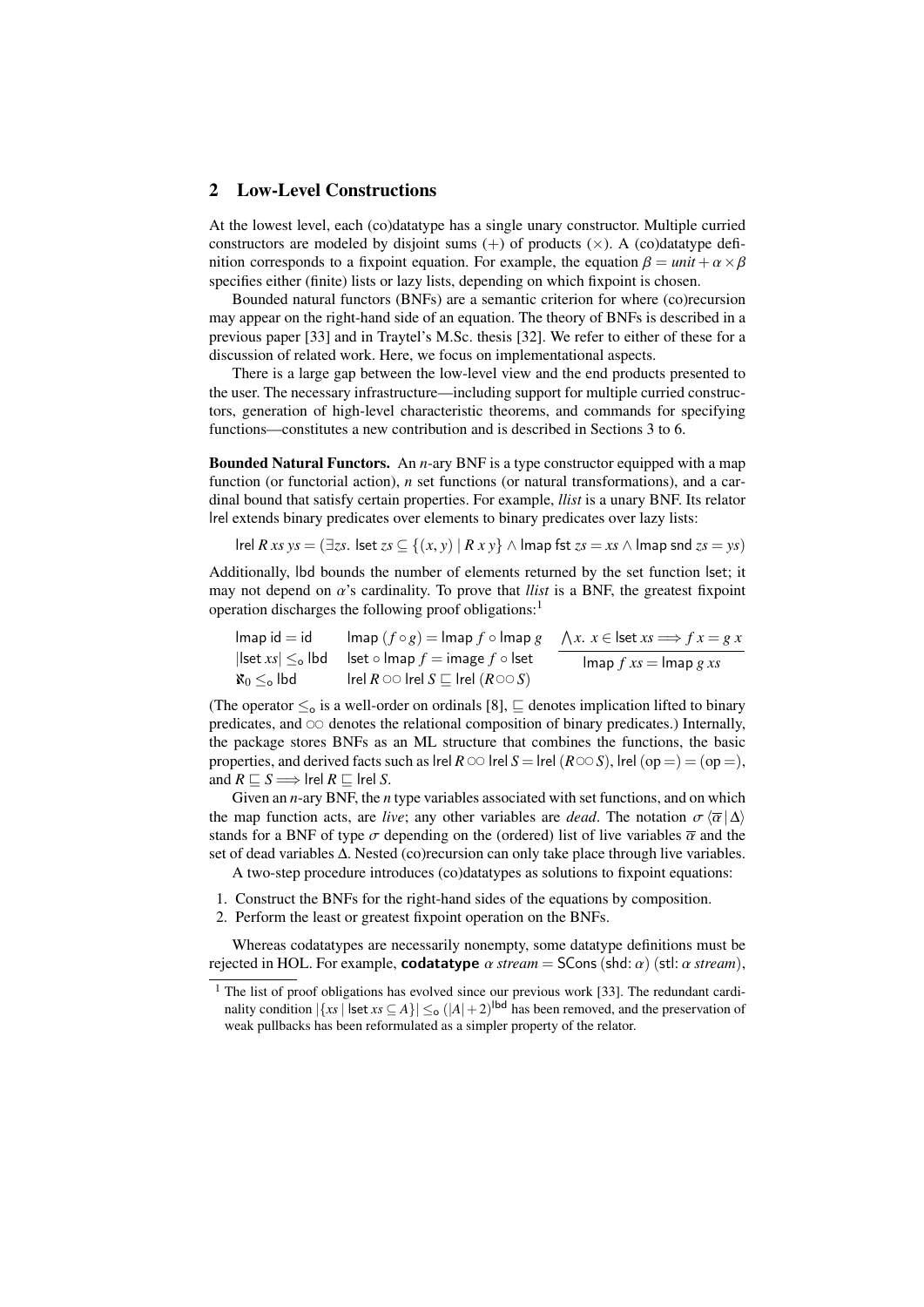the type of infinite streams, can be defined only as a codatatype. In the general BNF setting, each functor must keep track of its nonemptiness witnesses [\[9\]](#page-15-5).

The Fixpoint Operations. The LFP operation constructs a least fixpoint solution  $\tau_1, \ldots, \tau_n$  to *n* mutual fixpoint equations  $\beta_j = \sigma_j$ . Its input consists of *n* BNFs sharing the same live variables [32, 33] the same live variables [\[32,](#page-16-12) [33\]](#page-16-11):

LFP : *n*  $(m+n)$ -ary BNFs  $\sigma_j \langle \overline{\alpha}, \overline{\beta} | \Delta_j \rangle \rightarrow$ 

- *n m*-ary BNFs  $\tau_j \langle \overline{\alpha} | \Delta_1 \cup \cdots \cup \Delta_n \rangle$  for newly defined types  $\tau_j$ 
	- *n* constructors ctor\_ $\tau_j$  ::  $\sigma_j[\overline{\beta} \mapsto \overline{\tau}] \Rightarrow \tau_j$ <br>• *n* iterators iter  $\tau_i$  :  $(\sigma_i \rightarrow \beta_i) \rightarrow \cdots \rightarrow$
	- *n* iterators iter\_ $\tau_j$  ::  $(\sigma_1 \Rightarrow \beta_1) \Rightarrow \cdots \Rightarrow (\sigma_n \Rightarrow \beta_n) \Rightarrow \tau_j \Rightarrow \beta_j$ <br>• characteristic theorems including an induction rule
	- characteristic theorems including an induction rule

(The fixpoint variables  $\beta_i$  are harmlessly reused as result types of the iterators.) The contract for GFP, the greatest fixpoint, is identical except that coiterators and coinduction replace iterators and induction. The coiterator coiter\_ $\tau_j$  has type  $(\beta_1 \Rightarrow \sigma_1) \Rightarrow \cdots \Rightarrow$  $(\beta_n \Rightarrow \sigma_n) \Rightarrow \beta_j \Rightarrow \tau_j$ . An iterator *consumes* a datatype, peeling off one constructor at a time: a coiterator *produces* a codatatype, delivering one constructor at a time. a time; a coiterator *produces* a codatatype, delivering one constructor at a time.

LFP defines algebras and morphisms based on the equation system. The fixpoint, or initial algebra, is defined abstractly by well-founded recursion on a sufficiently large cardinal. The operation is defined only if the fixpoint is nonempty. In contrast, GFP builds a concrete tree structure [\[33\]](#page-16-11). This asymmetry is an accident of history—an abstract approach is also possible for GFP [\[30\]](#page-16-13).

Nesting BNFs scales much better than the old package's reduction to mutual recursion [\[32,](#page-16-12) Appendix B]. On the other hand, LFP and GFP scale poorly in the number of mutual types; a 12-ary LFP takes about 10 minutes of CPU time on modern hardware. Reducing mutual recursion to nested recursion would circumvent the problem.

The ML functions that implement BNF operations all adhere to the same pattern: They introduce constants, state their properties, and discharge the proof obligations using dedicated tactics. About one fifth of the code base is devoted to tactics. They rely almost exclusively on resolution and unfolding, which makes them fast and reliable.

Methodologically, we developed the package in stages, starting with the formalization of a fixed abstract example  $\beta = (\alpha, \beta, \gamma) F_0$  and  $\gamma = (\alpha, \beta, \gamma) G_0$  specifying  $\alpha F$  and α *<sup>G</sup>*. We axiomatized the BNF structure and verified the closure under LFP and GFP using structured Isar proofs. We then expanded the proofs to detailed **apply** scripts [\[6\]](#page-15-2). Finally, we translated the scripts into tactics and generalized them for arbitrary *m* and *n*.

The Composition Pipeline. Composing functors together is widely perceived as being trivial, and accordingly it has received little attention in the literature, including our previous paper [\[33\]](#page-16-11). Nevertheless, an implementation must perform a carefully orchestrated sequence of steps to construct BNFs (and discharge the accompanying proof obligations) for the types occurring on the right-hand sides of fixpoint equations. This is achieved by four operations:

COMPOSE : *m*-ary BNF  $\sigma \langle \overline{\alpha} | \Delta \rangle$  and *m n*-ary BNFs  $\tau_i \langle \overline{\beta} | \Theta_i \rangle \rightarrow$ *n*-ary BNF  $\sigma[\overline{\alpha} \mapsto \overline{\tau}] \langle \overline{\beta} | \Delta \cup \Theta_1 \cup \cdots \cup \Theta_m \rangle$ KILL : *m*-ary BNF  $\sigma \langle \overline{\alpha} | \Delta \rangle$  and  $k \leq m \rightarrow$  $(m-k)$ -ary BNF  $\sigma \langle \alpha_{k+1}, \ldots, \alpha_m | \Delta \cup \{ \alpha_1, \ldots, \alpha_k \} \rangle$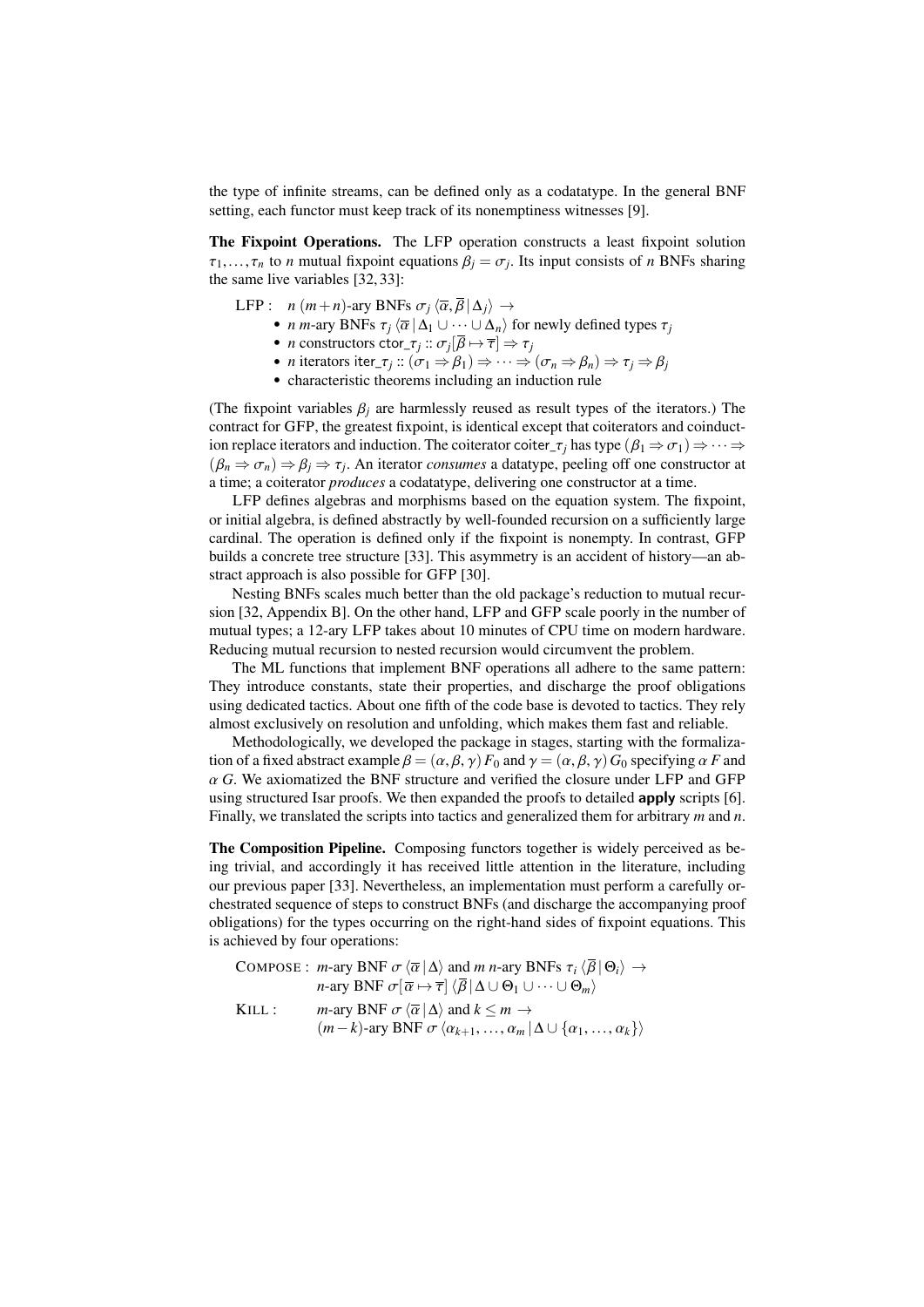LIFT : *m*-ary BNF  $\sigma \langle \overline{\alpha} | \Delta \rangle$  and *n* fresh type variables  $\overline{\beta} \rightarrow$  $(m+n)$ -ary BNF  $\sigma \langle \overline{\beta}, \overline{\alpha} | \Delta \rangle$ 

PERMUTE : *m*-ary BNF  $\sigma \langle \overline{\alpha} | \Delta \rangle$  and permutation  $\pi$  of  $\{1,...,m\} \rightarrow$ *m*-ary BNF  $\sigma \langle \alpha_{\pi(1)}, \ldots, \alpha_{\pi(m)} | \Delta \rangle$ 

COMPOSE operates on BNFs normalized to share the same live variables; the other operations perform this normalization. Traytel's M.Sc. thesis [\[32\]](#page-16-12) describes all of them in more detail. Complex types are proved to be BNFs by applying normalization followed by COMPOSE recursively. The base cases are manually registered as BNFs. These include constant  $\alpha$  ( $|\alpha\rangle$ , identity  $\alpha$   $\langle \alpha | \rangle$ , sum  $\alpha + \beta$   $\langle \alpha, \beta | \rangle$ , product  $\alpha \times \beta$   $\langle \alpha, \beta | \rangle$ , and restricted function space  $\alpha \Rightarrow \beta \langle \beta | \alpha \rangle$ . Users can register further types, such as those introduced by the new package for non-free datatypes [\[31\]](#page-16-14).

As an example, consider the type  $(\alpha \Rightarrow \beta) + \gamma \times \alpha$ . The recursive calls on the arguments to + return the BNFs  $\alpha \Rightarrow \beta \langle \beta | \alpha \rangle$  and  $\gamma \times \alpha \langle \gamma, \alpha | \rangle$ . Since  $\alpha$  is dead in  $\alpha \Rightarrow \beta$ , it must be killed in  $\gamma \times \alpha$  as well. This is achieved by permuting  $\alpha$  to be the first variable and killing it, yielding  $\gamma \times \alpha \langle \gamma | \alpha \rangle$ . Next, both BNFs are lifted to have the same set of live variables:  $\alpha \Rightarrow \beta \langle \gamma, \beta | \alpha \rangle$  and  $\gamma \times \alpha \langle \beta, \gamma | \alpha \rangle$ . Another permutation ensures that the live variables appear in the same order:  $\alpha \Rightarrow \beta \langle \beta, \gamma | \alpha \rangle$ . At this point, the BNF for + can be composed with the normalized BNFs to produce  $(\alpha \Rightarrow \beta) + \gamma \times \alpha \langle \beta, \gamma | \alpha \rangle$ .

The compositional approach to BNF construction keeps the tactics simple at the expense of performance. By inlining intermediate definitions and deriving auxiliary BNF facts lazily, we were able to address the main bottlenecks. Nevertheless, Brian Huffman has demonstrated in a private prototype that a noncompositional, monolithic approach is also feasible and less heavy, although it requires more sophisticated tactics.

Nested-to-Mutual Reduction. The old datatype command reduces nested recursion to mutual recursion, as proposed by Gunter [\[11\]](#page-16-7). Given a nested datatype specification such as  $\alpha$  *tree* = Tree  $\alpha$  ( $\alpha$  *tree list*), the old command first unfolds the definition of *list*, resulting in the mutual specification of trees and "lists of trees," as if the user had entered

datatype  $\alpha$  *tree* = Tree  $\alpha$  ( $\alpha$  *treelist*) and  $\alpha$  *treelist* = Nil | Cons ( $\alpha$  *tree*)( $\alpha$  *treelist*)

In a second step, the package translates all occurrences of α *treelist* into the more palatable  $\alpha$  *tree list* via an isomorphism. As a result, the induction principle and the input syntax to **primrec** have an unmistakable mutual flavor.

For compatibility, and for the benefit of users who prefer the mutual approach, the new package implements a nested-to-mutual reduction operation, N2M, that constructs old-style induction principles and iterators from those produced by LFP:

N2M : *n* (*m*+*n*)-ary BNFs  $\sigma_i \langle \overline{\alpha}, \overline{\beta} | \Delta_i \rangle$  and *n* (new-style) datatypes  $\tau_i \rightarrow$ 

- *n* iterators n2m\_iter\_ $\tau_j$  ::  $(\sigma_1 \Rightarrow \beta_1) \Rightarrow \cdots \Rightarrow (\sigma_n \Rightarrow \beta_n) \Rightarrow \tau_j \Rightarrow \beta_j$ <br>• characteristic theorems including an induction rule
- characteristic theorems including an induction rule

Like LFP and GFP, the N2M operation takes a system of equations  $\beta_i = \sigma_i$  given as normalized BNFs. In addition, it expects a list of datatypes  $\tau_i$  produced by LFP that solve the equations and that may nest each other (e.g.,  $\alpha$  *tree* and  $\alpha$  *tree list*). The operation is dual for codatatypes; its implementation is a single ML function that reverses some of the function and implication arrows when operating on codatatypes.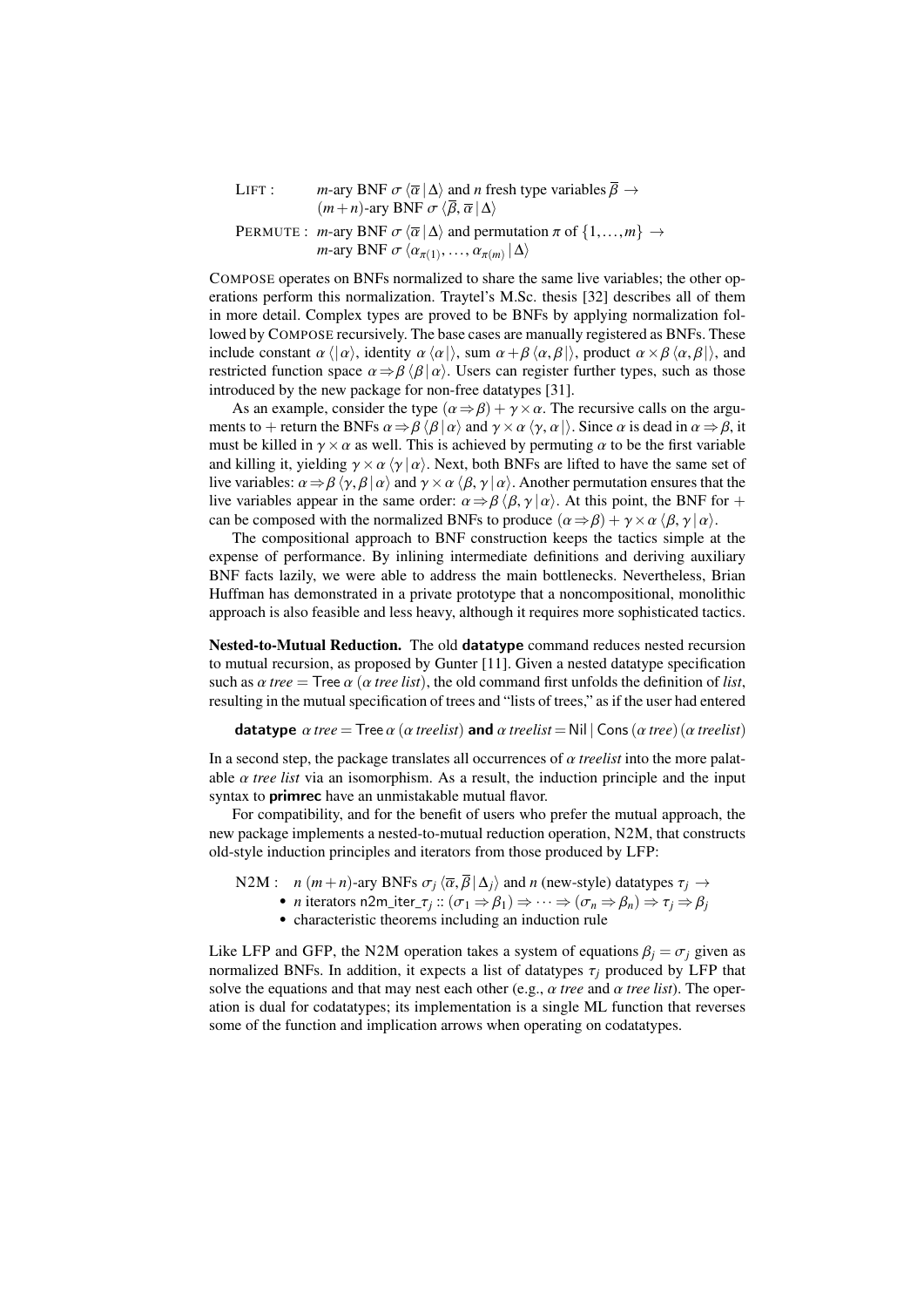The **primrec** and **primcorec** commands invoke N2M when they detect nested (co)datatypes used as if they were mutual. In addition, datatype\_compat relies on N2M to register new-style nested datatypes as old-style datatypes, which is useful for interfacing with existing unported infrastructure. In contrast to Gunter's approach, N2M does not introduce any new types. Instead, it efficiently composes artifacts of the fixpoint operations: (co)iterators and (co)induction rules. By giving N2M a similar interface to LFP and GFP, we can use it uniformly in the rest of the (co)datatype code. The description below is admittedly rather technical, because there is (to our knowledge) no prior account of such an operation in the literature.

As an abstract example that captures most of the complexity of N2M, let  $(\alpha, \beta) F_0$ and  $(\alpha, \beta)$  G<sub>0</sub> be arbitrary BNFs with live type variables  $\alpha$  and  $\beta$ . Let  $\alpha$  *F* be the LFP of  $\beta = (\alpha, \beta) F_0$  and  $\alpha G$  be the LFP of  $\beta = (\alpha, \beta F) G_0$  (assuming they exist).<sup>[2](#page-5-0)</sup> These two definitions reflect the modular, nested view: First  $\alpha F$  is defined as an LFP, becoming a BNF in its own right; then  $\alpha G$  is defined as an LFP using an equation that nests *F*. The resulting iterator for  $\alpha G$ , iter\_G, has type  $((\alpha, \gamma F)G_0 \Rightarrow \gamma) \Rightarrow \alpha G \Rightarrow \gamma$ , and its characteristic equation recurses through the *F* components of *G* using map\_F.

If we instead define  $\alpha G_M \simeq \alpha G$ ) and  $\alpha G_F_M \simeq \alpha G_F$ ) together in the old-style, mutually recursive fashion as the LFP of  $\beta = (\alpha, \gamma) G_0$  and  $\gamma = (\beta, \gamma) F_0$ , we obtain two iterators with the following types:

$$
\begin{array}{l}\n\text{iter\_G}_{\mathsf{M}} :: ((\alpha, \gamma) \, G_0 \Rightarrow \beta) \Rightarrow ((\beta, \gamma) \, F_0 \Rightarrow \gamma) \Rightarrow \alpha \, G_{\mathsf{M}} \Rightarrow \beta \\
\text{iter\_GF}_{\mathsf{M}} :: ((\alpha, \gamma) \, G_0 \Rightarrow \beta) \Rightarrow ((\beta, \gamma) \, F_0 \Rightarrow \gamma) \Rightarrow \alpha \, GF_{\mathsf{M}} \Rightarrow \gamma\n\end{array}
$$

These are more flexible: iter\_ $GF_{M}$  offers the choice of indicating recursive behavior other than a map for the  $\alpha$   $GF_{\text{M}}$  components of  $\alpha$   $G_{\text{M}}$ . The gap is filled by N2M, which defines mutual iterators by combining the standard iterators for *F* and *G*. It does not introduce any new types  $\alpha G_M$  and  $\alpha G_F_M$  but works with the existing ones:

n2miter\_G :: 
$$
((\alpha, \gamma)G_0 \Rightarrow \beta) \Rightarrow ((\beta, \gamma)F_0 \Rightarrow \gamma) \Rightarrow \alpha G \Rightarrow \beta
$$
  
\nn2miter\_G\_F ::  $((\alpha, \gamma)G_0 \Rightarrow \beta) \Rightarrow ((\beta, \gamma)F_0 \Rightarrow \gamma) \Rightarrow \alpha G F \Rightarrow \gamma$   
\nn2miter\_G g f = iter\_G (g o map\_G id (iter\_F f))  
\nn2miter\_G\_F g f = iter\_F (f o map\_F\_0 (n2miter\_G g f) id)

N2M also outputs a corresponding mutual induction rule. For each input BNF, the operation first derives the low-level relator induction rule—a higher-order version of parallel induction on two values of the same shape (e.g., lists of the same length):

$$
\frac{\bigwedge x x'. \text{ rel\_G}_0 P (\text{ rel\_F } R) x x' \Longrightarrow R (\text{ctor\_G } x) (\text{ctor\_G } x')}{\text{ rel\_G } P \sqsubseteq R}
$$
\n
$$
\frac{\bigwedge y y'. \text{ rel\_F}_0 R S y y' \Longrightarrow S (\text{ctor\_F } y) (\text{ctor\_F } y')}{\text{ rel\_F } R \sqsubseteq S}
$$

The binary predicates *R* and *S* are the properties we want to prove on  $\alpha G$  and  $\alpha G$  *F*. The left-hand sides of the of lifted implications  $\sqsubseteq$  ensure that the two values related by *R* or *S* have the same shape. The binary predicate  $P$  relates  $\alpha$  elements. The antecedents of the rules are the induction steps. The left-hand sides of the implications  $\implies$  are the

<span id="page-5-0"></span> $2$  It may help to think of these types more concretely by taking

*F* := *list*  $G := \text{tree}$   $(\alpha, \beta) F_0 := \text{unit} + \alpha \times \beta$   $(\alpha, \beta) G_0 := \alpha \times \beta$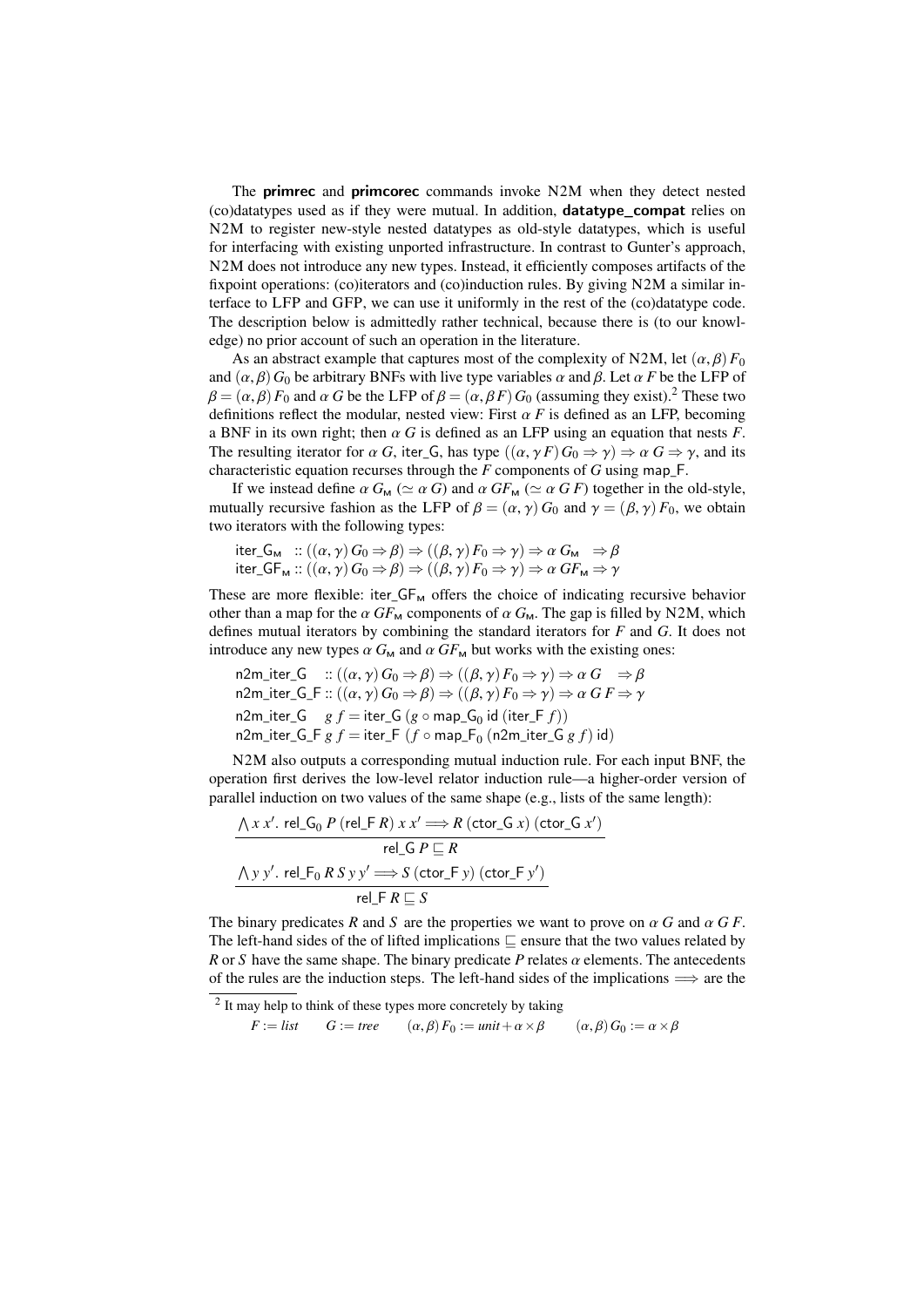induction hypotheses; they ensure that *R* and *S* hold for all parallel, direct subterms with types  $\alpha G$  and  $\alpha G$  *F* of the values for which we need to prove the step.

The relators are compositional, enabling a modular proof of the mutual relator induction rule from the above rules and relator monotonicity of  $G_0$  and  $F_0$ :

$$
\begin{array}{c}\n\bigwedge x x'. \text{ rel\_G}_0 \, P \, S \, x \, x' \Longrightarrow R \, (\text{ctor\_G } x) \, (\text{ctor\_G } x') \\
\bigwedge y \, y'. \text{ rel\_F}_0 \, R \, S \, y \, y' \Longrightarrow S \, (\text{ctor\_F } y) \, (\text{ctor\_F } y') \\
\text{ rel\_G } P \sqsubseteq R \land \text{ rel\_F \, (rel\_G } P) \sqsubseteq S\n\end{array}
$$

The standard induction rule is derived by instantiating  $P$  ::  $\alpha \Rightarrow \alpha' \Rightarrow bool$  with equality, followed by some massaging. Coinduction is dual, with  $\rightarrow$  and  $\Box$  reversed followed by some massaging. Coinduction is dual, with  $\implies$  and  $\Box$  reversed.

## <span id="page-6-0"></span>3 Types with Free Constructors

Datatypes and codatatypes are instances of types equipped with free constructors. Such types are useful in their own right, regardless of whether they support induction or coinduction; for example, pattern matching requires only distinctness and injectivity.

We have extended Isabelle with a database of freely constructed types. Users can enter the **free\_constructors** command to register custom types, by listing the constructors and proving exhaustiveness, distinctness, and injectivity. In exchange, Isabelle generates constants for case expressions, discriminators, and selectors—collectively called *destructors*—as well as a wealth of theorems about constructors and destructors. Our new **datatype** and **codatatype** commands use this functionality internally.

The case constant is defined via the definite description operator  $(1)$ —for example, case\_list *n c xs* = (*1z*. *xs* = Nil  $\land$  *z* = *n*  $\lor$  (∃*y ys*. *xs* = Cons *y ys*  $\land$  *z* = *c y ys*)). Syntax translations render case\_list *n c xs* as an ML-style case expression.

Given a type  $\tau$  constructed by  $C_1, \ldots, C_m$ , its *discriminators* are constants is  $C_1, \ldots, C_m$ is\_C<sub>m</sub> ::  $\tau \Rightarrow$  *bool* such that is\_C<sub>*i*</sub></sub>(C<sub>*j*</sub> $\bar{x}$ ) if and only if *i* = *j*. No discriminators are needed<br>if  $m - 1$ . For the  $m - 2$  case. Isabelle generates a single discriminator and uses its if  $m = 1$ . For the  $m = 2$  case, Isabelle generates a single discriminator and uses its negation for the second constructor by default. For nullary constructors C*<sup>i</sup>* , Isabelle can be told to use  $\lambda x$ .  $x = C_i$  as the discriminator in the theorems it generates.

In addition, for each *n*-ary constructor  $C_i$  ::  $\tau_1 \Rightarrow \cdots \Rightarrow \tau_n \Rightarrow \tau$ , *n* selectors un\_C<sub>ij</sub> ::<br>A restract its arguments. Hence an reuse selector names across constructors. They  $\tau \Rightarrow \tau_i$  extract its arguments. Users can reuse selector names across constructors. They can also specify a default value for constructors on which a selector would otherwise be unspecified. The example below defines four selectors and assigns reasonable default values. The mid selector returns the third argument of Node2 *x l r* as a default:

datatype  $\alpha$  *tree*<sub>22</sub> =

Leaf (defaults left: Leaf mid: Leaf right: Leaf)

 $\text{Node2 (val: } \alpha)$  (left:  $\alpha \text{ tree}_{23}$ ) (right:  $\alpha \text{ tree}_{23}$ ) (defaults mid:  $\lambda x \text{ } l \text{ } r \text{.} r$ )

<sup>|</sup> Node3 (val: α) (left: α *tree*23) (mid: α *tree*23) (right: α *tree*23)

## <span id="page-6-1"></span>4 (Co)datatypes

The datatype and codatatype commands share the same input syntax, consisting of a list of mutually (co)recursive types to define, their desired constructors, and optional information such as custom names for destructors. They perform the following steps: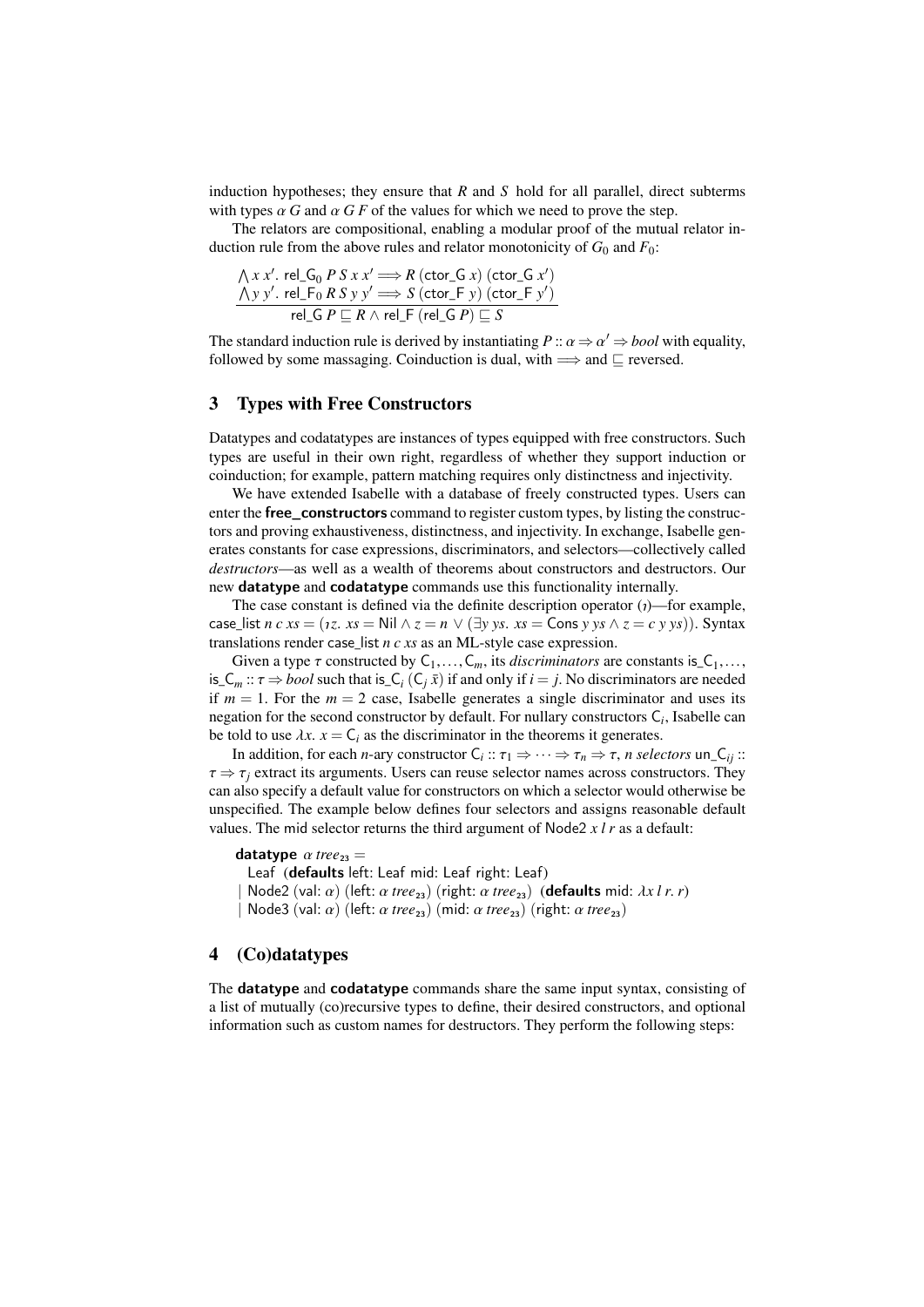- 1. Formulate and solve the fixpoint equations using LFP or GFP.
- 2. Define the constructor constants.
- 3. Generate the destructors and the free constructor theorems.
- 4. Derive the high-level map, set, and relator theorems.
- 5. Define the high-level (co)recursor constants.
- 6. Derive the high-level (co)recursor theorems and (co)induction rules.

Step 1 relies on the fixpoint and composition operations described in Section [2](#page-2-0) to produce the desired types and low-level constants and theorems. Step 2 defines highlevel constructors that untangle sums of products—for example,  $Nil = \text{ctor}$  list (Inl ()) and Cons  $x \, xs = \text{ctor}$  list (Inr  $(x, xs)$ ). Step 3 amounts to an invocation of the free constructors command described in Section [3.](#page-6-0) Step 4 reformulates the low-level map, set, and relator theorems in terms of constructors; a selection is shown for α *list* below:

| list.map: | map f Nil = Nil map f $(Cons x x s) = Cons (fx) (map f x s)$                                                     |
|-----------|------------------------------------------------------------------------------------------------------------------|
| list.set: | set Nil = {} set $(Cons x x s) = \{x\} \cup set x s$                                                             |
|           | <i>list.rel_inject</i> : rel R Nil Nil rel R (Cons x xs) (Cons y ys) $\leftrightarrow$ R x y $\land$ rel R xs ys |

Datatypes and codatatypes differ at step 5. For an *m*-constructor datatype, the highlevel iterator takes *m* curried functions as arguments (whereas the low-level version takes one function with a sum-of-product domain). For convenience, a *recursor* is defined in terms of the iterator to provide each recursive constructor argument's value both before and after the recursion. The list recursor has type  $\beta \Rightarrow (\alpha \Rightarrow \alpha \text{ list } \Rightarrow \beta \Rightarrow \beta) \Rightarrow$  $\alpha$  *list*  $\Rightarrow \beta$ . The corresponding induction rule has one hypothesis per constructor:

*list. rec.* rec\_list 
$$
nc
$$
 Nil =  $n$  rec\_list  $nc$  (Cons  $xxs$ ) =  $c$   $xxs$  (rec\_list  $n$   $cxs$ )  
*list.induct:* 
$$
\frac{P \text{ Nil} \quad \bigwedge xxs. \ P xs \Longrightarrow P \text{ (Cons } xxs)}{P t}
$$

For nested recursion beyond sums of products, the map and set functions of the type constructors through which recursion takes place appear in the high-level theorems:

*tree*<sub>$$
\omega
$$</sub>*.rec*:  

$$
\text{rec\_tree}_{\omega} f \text{ (Tree}_{\omega} x ts) = f x \text{ (imap } (dt. (t, \text{rec\_tree}_{\omega} ft)) ts)
$$
  
*tree* <sub>$\omega$</sub> *.induct*:  

$$
\frac{\bigwedge x ts. (\bigwedge t. t \in \text{Iset } ts \implies P t) \Longrightarrow P \text{ (Tree}_{\omega} x ts)}{P t}
$$

As for corecursion, given an *m*-constructor codatatype, *m* − 1 predicates sequentially determine which constructor to produce. Moreover, for each constructor argument, a function specifies how to construct it from an abstract value of type  $\alpha$ . For corecursive arguments, the function has type  $\alpha \Rightarrow \tau + \alpha$  and returns either a value that stops the corecursion or a tuple of arguments to a corecursive call. The high-level corecursor presents such functions as three arguments *stop* ::  $\alpha \Rightarrow \text{bool}$ , *end* ::  $\alpha \Rightarrow \tau$ , and *continue* ::  $\alpha \Rightarrow \alpha$ , abbreviated to *s*, *e*, *c* below. Thus, the high-level corecursor for lazy lists has the type  $(\alpha \Rightarrow bool) \Rightarrow (\alpha \Rightarrow \beta) \Rightarrow (\alpha \Rightarrow bool) \Rightarrow (\alpha \Rightarrow \beta$ *llist*)  $\Rightarrow (\alpha \Rightarrow \alpha) \Rightarrow \alpha \Rightarrow \beta$ *llist*:

*llist.core:* 
$$
n a \Longrightarrow \text{core\_llist } n \, h \, s \, e \, c \, a = \text{LNil}
$$
\n $\neg n \, a \Longrightarrow \text{core\_llist } n \, h \, s \, e \, c \, a = \text{LCons } (h \, a) \text{ (if } s \, a \text{ then } e \, a \text{ else } \text{core\_llist } n \, h \, s \, e \, c \, (c \, a))$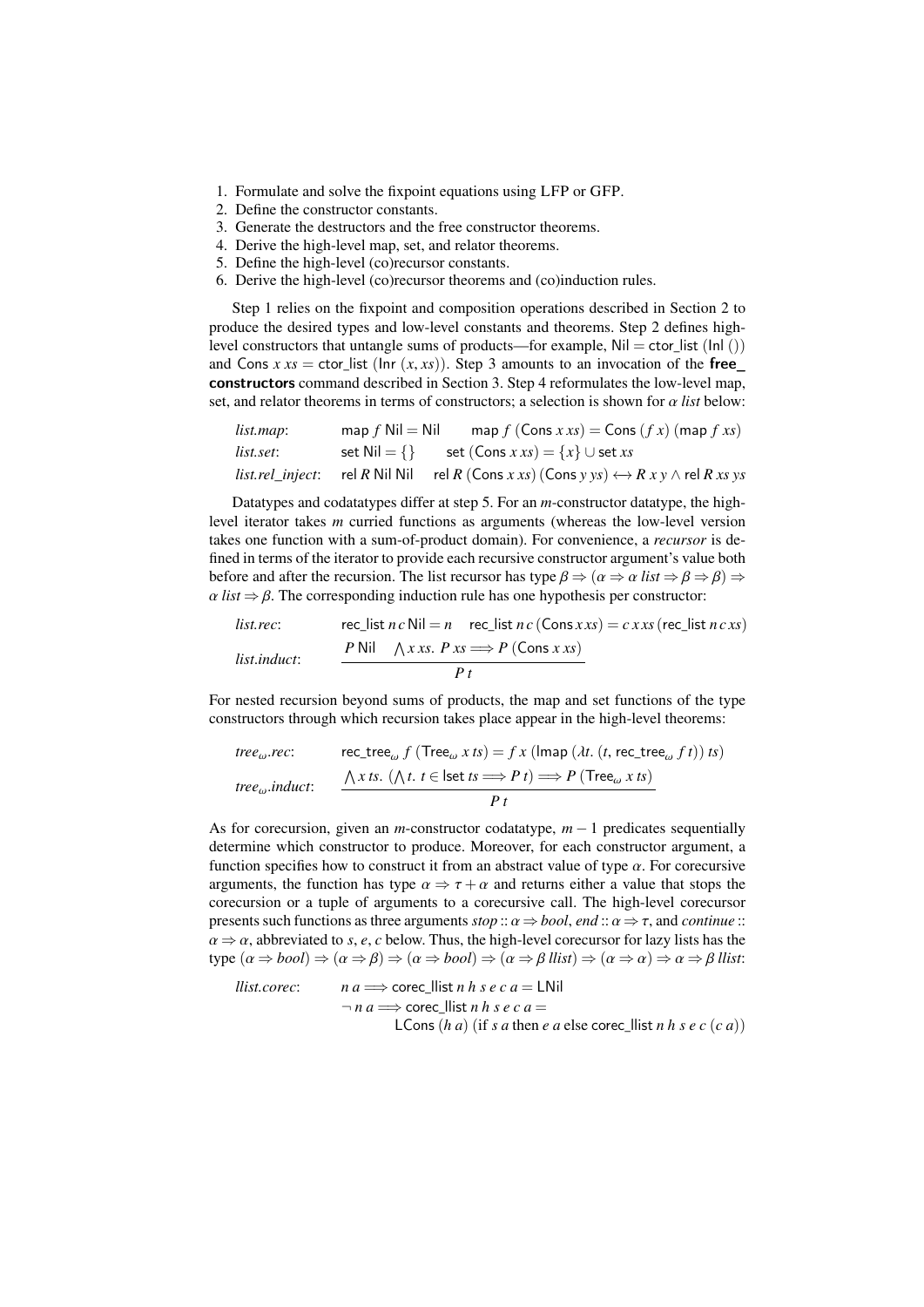Nested corecursion is expressed using the map functions of the nesting type constructors. The coinduction rule uses the relators to lift a coinduction witness *R*. For example:

| ltree.corec:    | corec Itree <i>l s a</i> $=$                                                      |                                                                                                                  |  |  |
|-----------------|-----------------------------------------------------------------------------------|------------------------------------------------------------------------------------------------------------------|--|--|
|                 | LTree $(l\ a)$ (map (case_sum $(\lambda t.\ t)$ (corec_ltree $l\ s)$ ) $(s\ a)$ ) |                                                                                                                  |  |  |
| ltree.coinduct: |                                                                                   | $R t u \quad \bigwedge t u$ . $R t u \Longrightarrow$ Ilab $t =$ Ilab $u \wedge$ rel $R$ (Isub $t$ ) (Isub $u$ ) |  |  |
|                 |                                                                                   | $t = u$                                                                                                          |  |  |

## <span id="page-8-0"></span>5 Recursive Functions

Primitively recursive functions can be defined by providing suitable arguments to the recursors. The primrec command automates this process: From recursive equations specified by the user, it synthesizes a recursor-based definition.

The main improvement of the new implementation of **primrec** over the old one is its support for nested recursion through map functions [\[27\]](#page-16-15). For example:

**primrec** height\_tree<sub>FS</sub> ::  $\alpha$  *tree*<sub>FS</sub>  $\Rightarrow$  *nat* where

height\_tree<sub>rs</sub>  $(T$ ree<sub>rs  $T$ </sub>) = 1 +  $\Box$  fset (fimage height\_tree<sub>rs</sub>  $T$ )

In the above,  $\alpha$  *tree*<sub>FS</sub> is the datatype constructed by Tree<sub>FS</sub> ::  $\alpha \Rightarrow \alpha$  *tree*<sub>FS</sub> *fset*  $\Rightarrow \alpha$  *tree*<sub>FS</sub> (Section [1\)](#page-0-0),  $\Box N$  stands for the maximum of *N*, fset injects  $\alpha$  *fset* into  $\alpha$  *set*, and the man function firmage gives the image of a finite set under a function. From the specified map function fimage gives the image of a finite set under a function. From the specified equation, the command synthesizes the definition

height\_tree<sub>rs</sub> = rec\_tree<sub>rs</sub>  $(\lambda \_$ *TN*.  $1 + \bigsqcup$  fset (fimage snd *TN*))

From this definition and the *tree*<sub>FS</sub>.*rec* theorems, it derives the original specification as a theorem. Notice how the argument *T* ::  $\alpha$  *tree*<sub>FS</sub> *fset* becomes *TN* :: ( $\alpha$  *tree*<sub>FS</sub>  $\times$  *nat*)*fset*, where the second pair components store the result of the corresponding recursive call.

Briefly, constructor arguments *x* are transformed as follows. Nonrecursive arguments appear unchanged in the recursor and can be used directly. Directly or mutually recursive arguments appear as two values: the original value *x* and the value *y* after the recursive call to f. Calls f *x* are replaced by *y*. Nested recursive arguments appear as a single argument but with pairs inside the nesting type constructors. The syntactic transformation must follow the map functions and eventually apply fst or snd, depending on whether a recursive call takes place. Naked occurrences of *x* without map are replaced by a suitable "map fst" term; for example, if the constant 1 were changed to fcard *T* in the specification above, the definition would have fcard (fimage fst *TN*) in its place.

The implemented procedure is somewhat more complicated. The recursor generally defines functions of type  $\alpha$  *tree*<sub>FS</sub>  $\Rightarrow \beta$ , but **primrec** needs to process *n*-ary functions that recurse on their *j*th argument. This is handled internally by moving the *j*th argument to the front and by instantiating  $\beta$  with an  $(n-1)$ -ary function type.

For recursion through functions, the map function is function composition  $( \circ )$ . Instead of  $f \circ g$ , **primrec** also allows the convenient (and backward compatible) syntax  $\lambda x. f(g x)$ . More generally,  $\lambda x_1 \ldots x_n. f(g x_1 \ldots x_n)$  expands to  $(op \circ (\ldots (op \circ f) \ldots)) g$ .

Thanks to the N2M operation described in Section [2,](#page-2-0) users can also define mutually recursive functions on nested datatypes, as they would have done with the old package: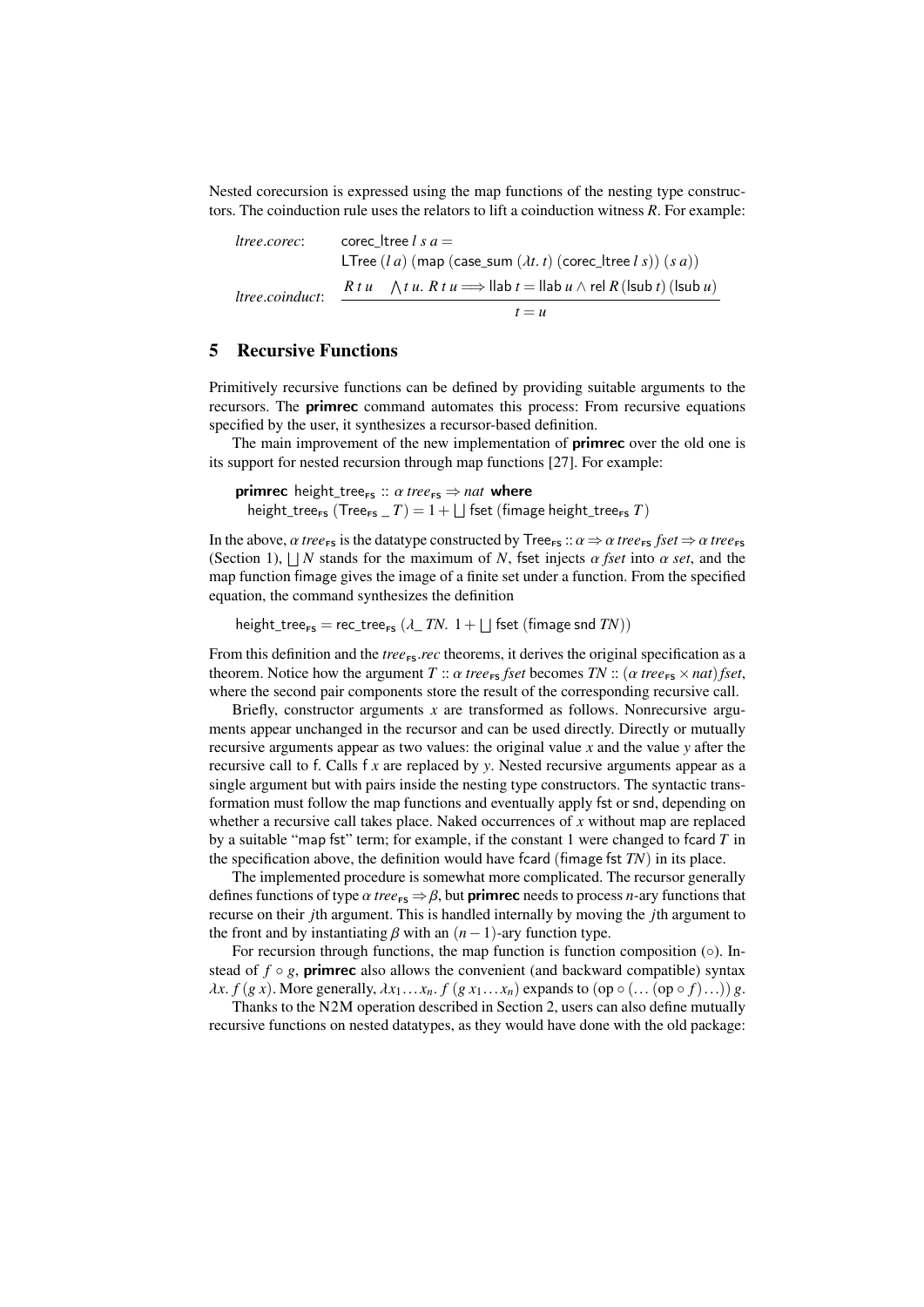**primrec** height tree ::  $\alpha$  *tree*  $\Rightarrow$  *nat* and height trees ::  $\alpha$  *tree list*  $\Rightarrow$  *nat* where height\_tree  $(Tree_t s) = 1 + height_t$ rees *ts* height\_trees Nil  $= 0$ | height trees  $(Cons t \, t s)$  = height tree  $t \, \sqcup$  height trees *ts* 

Internally, the following steps are performed:

- 1. Formulate and solve the fixpoint equations using N2M.
- 2. Define the high-level (co)recursor constants.
- 3. Derive the high-level (co)recursor theorems and (co)induction rules.

Step 1 produces low-level constants and theorems. Steps 2 and 3 are performed by the same machinery as when declaring mutually recursive datatypes (Section [4\)](#page-6-1).

## <span id="page-9-0"></span>6 Corecursive Functions

The **primcorec** command is the main mechanism to introduce functions that produce potentially infinite codatatype values; alternatives based on domain theory and topology are described separately [\[22\]](#page-16-16). The command supports three competing syntaxes, or *views*: *destructor*, *constructor*, and *code*. Irrespective of the view chosen for input, the command generates the characteristic theorems for all three views [\[27\]](#page-16-15).

The Destructor View. The coinduction literature tends to favor the destructor view, perhaps because it best reflects the duality between datatypes and codatatypes [\[1,](#page-15-6) [16\]](#page-16-17). The append function on lazy lists will serve as an illustration:

**primcorec** lapp ::  $\alpha$  *llist*  $\Rightarrow \alpha$  *llist* where lnull *xs* =⇒ lnull *ys* =⇒ lnull (lapp *xs ys*)  $\text{d}$  (lapp *xs*  $\text{y}$ *s*) =  $\text{d}$  (if  $\text{d}$  lnull *xs* then  $\text{y}$ *s* else *xs*) | ltl (lapp *xs ys*) = (if lnull *xs* then ltl *ys* else lapp (ltl *xs*) *ys*)

The first formula, called the *discriminator formula*, gives the condition on which LNil should be produced. For an *m*-constructor datatype, up to *m* discriminator formulas can be given. If exactly *m*−1 formulas are stated (as in the example above), the last one is implicitly understood, with the complement of the other conditions as its condition.

The last two formulas, the *selector equations*, describe the behavior of the function when an LCons is produced. They are implicitly conditional on  $\neg$  lnull *xs*  $\vee \neg$  lnull *ys*. The right-hand sides consist of 'let', 'if', or 'case' expressions whose leaves are either corecursive calls or arbitrary non-corecursive terms. This restriction ensures that the definition qualifies as primitively corecursive. The selector patterns on the left ensure that the function is productive and hence admissible [\[16\]](#page-16-17).

With nesting, the corecursive calls appear under a map function, in much the same way as for **primrec**. Intuitive  $\lambda$  syntaxes for corecursion via functions are supported. The nested-to-mutual reduction is available for corecursion through codatatypes.

Proof obligations are emitted to ensure that the conditions are mutually exclusive. These are normally given to *auto* but can also be proved manually. Alternatively, users can specify the sequential option to have the conditions apply in sequence.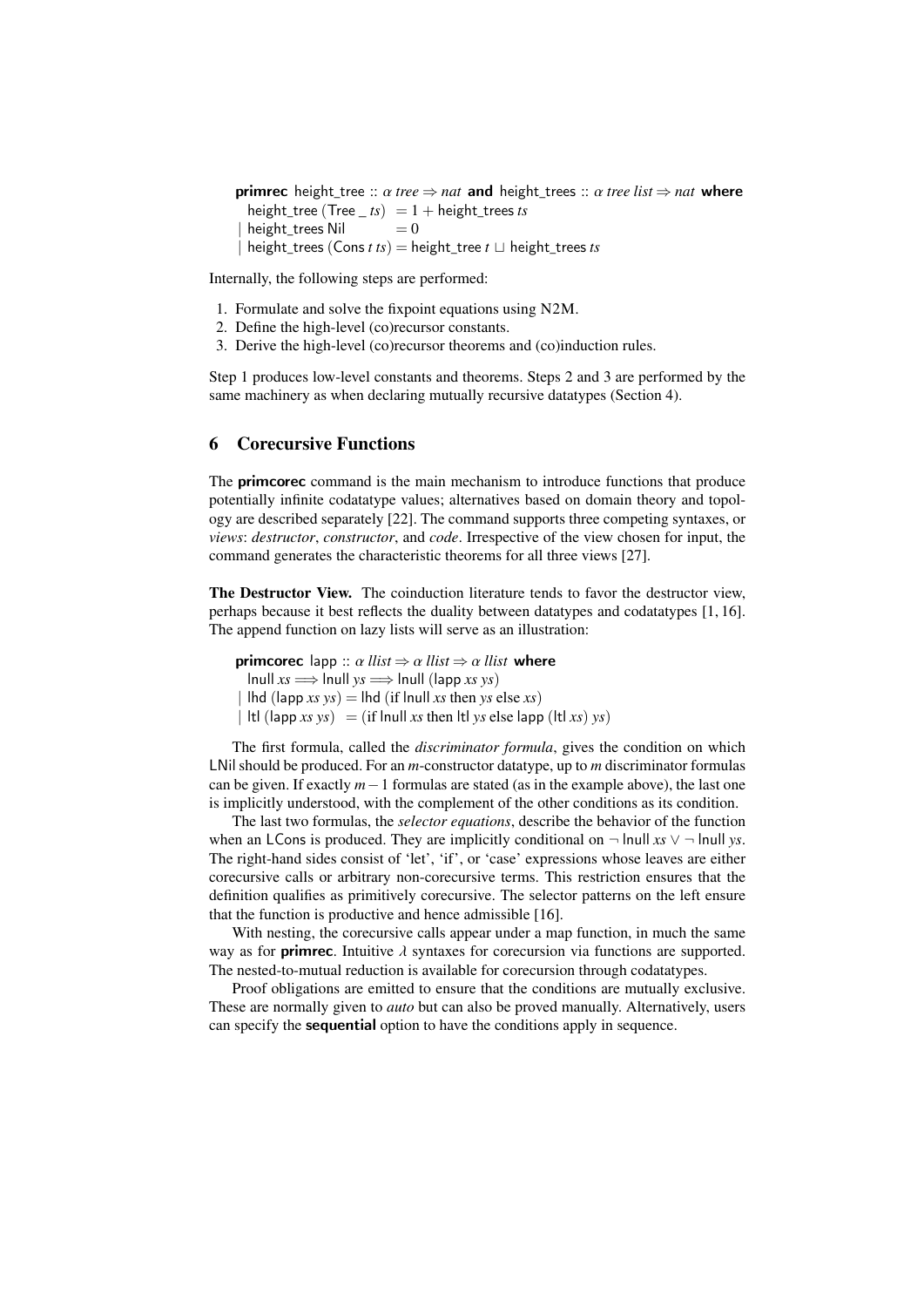The conditions need not be exhaustive, in which case the function's behavior is left underspecified. If the conditions are syntactically detected to be exhaustive, or if the user enables the **exhaustive** option and discharges its proof obligation, the package generates stronger theorems—notably, discriminator formulas with  $\leftrightarrow$  instead of  $\Longrightarrow$ .

The Constructor View. The constructor view can be thought of as an abbreviation for the destructor view. It involves a single conditional equation per constructor:

**primcorec** lapp ::  $\alpha$  *llist*  $\Rightarrow \alpha$  *llist* where lnull *xs* =⇒ lnull *ys* =⇒ lapp *xs ys* = LNil  $|\Rightarrow$  lapp *xs*  $ys =$  LCons (lhd (if lnull *xs* then *ys* else *xs*)) (if lnull *xs* then ltl *ys* else lapp (ltl *xs*)  $y$ s)

The wildcard stands for the complement of the previous conditions.

This view is convenient as input and sometimes for reasoning, but the equations are generally not suitable as simplification rules since they can loop. Compare this with the discriminator formulas and the selector equations of the destructor view, which can be safely registered as simplification rules.

The Code View. The code view is a variant of the constructor view in which the conditions are expressed using 'if' and 'case' expressions. Its primary purpose is for interfacing with Isabelle's code generator, which cannot cope with conditional equations.

The code view that **primcorec** generates from a destructor or constructor view is simply an equation that tests the conditions sequentially using 'if':

lapp *xs*  $ys =$  (if lnull *xs*  $\land$  lnull *ys* then LNil else LCons(lhd(if lnull *xs*then *ys* else *xs*)) (if lnull *xs*then ltl *ys* else lapp(ltl *xs*)*ys*))

If the cases are not known to be exhaustive, an additional 'if' branch ensures that the generated code throws an exception when none of the conditions are met.

The code view has a further purpose besides code generation: It provides a more flexible input format, with nested 'let', 'if', and 'case' expressions outside the constructors, multiple occurrences of the same constructors, and non-corecursive branches without constructor guards. This makes the code view the natural choice for append:

**primcorec** lapp ::  $\alpha$  *llist*  $\Rightarrow \alpha$  *llist* where lapp *xs*  $ys = (case \, xs \, of \, LNil \Rightarrow ys \, \vert \, LCons \, x \, xs \Rightarrow LCons \, x \, (\text{lapp} \, xs \, ys))$ 

The package reduces this specification to the following constructor view:

 $lnull xs \Longrightarrow Inull vs \Longrightarrow lapp xs vs = LNil$  $\Rightarrow$  lapp *xs*  $ys =$  LCons (case *xs* of LNil  $\Rightarrow$  lhd  $ys \mid$  LCons  $x \Rightarrow x$ )  $(\case xs \text{ of LNil} \Rightarrow \text{ltl} \text{ ys} \mid \text{LCons} \_\text{xs} \Rightarrow \text{lapp xs} \text{ ys})$ 

In general, the reduction proceeds as follows:

- 1. Expand branches *t* of the code equation that are not guarded by a constructor to the term (case *t* of  $C_1 \bar{x}_1 \Rightarrow C_1 \bar{x}_1 \mid \cdots \mid C_m \bar{x}_m \Rightarrow C_m \bar{x}_m$ ), yielding an equation  $\chi$ .
- 2. Gather the conditions  $\Phi_i$  associated with the branches guarded by  $C_i$  by traversing  $\chi$ , with 'case' expressions recast as 'if's.
- 3. Generate the constructor equations  $\forall \Phi_i \overline{x} \Longrightarrow f \overline{x} = C_i \left( \text{un}_i \overline{C}_{i1} \chi \right) \dots \left( \text{un}_i \overline{C}_{ij} \chi \right)$ , taking care of moving the un  $C_i$ 's under the conditionals and of simplifying them taking care of moving the un $C_{ij}$ 's under the conditionals and of simplifying them.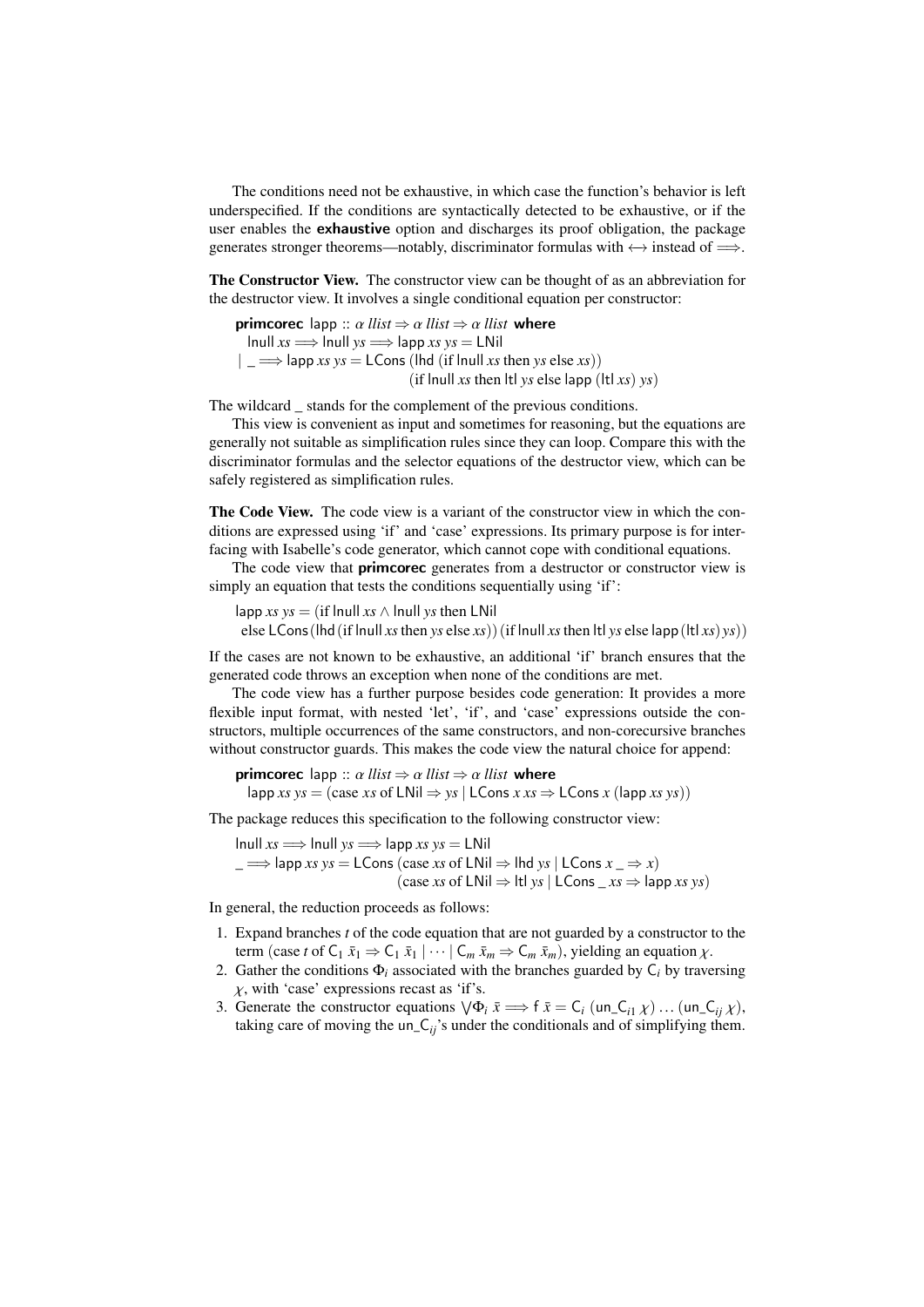For the append example, step 1 expands the *ys* in the first 'case' branch to the term  $(\text{case } y \text{ of LNil} \Rightarrow \text{LNil} | \text{LCons } y \text{ is } \Rightarrow \text{LCons } y \text{ is}).$ 

Finally, although primcorec does not allow pattern matching on the left-hand side, the simps of case command developed by Gerwin Klein and Lars Noschinski can be used to generate the pattern-matching equations from the code view—in our example, lapp LNil  $ys = ys$  and lapp (LCons  $x xs$ )  $ys =$  LCons  $x$  (lapp  $xs$   $ys$ ).

## <span id="page-11-0"></span>7 Coinduction Proof Method

The previous sections focused on the infrastructure for defining coinductive objects. Also important are the user-level proof methods, the building blocks of reasoning. The new method *coinduction* provides more automation over the existing *coinduct*, following a suggestion formulated in Lochbihler's Ph.D. thesis [\[20,](#page-16-18) Section 7.2]. The method handles arbitrary predicates equipped with suitable coinduction theorems. In particular, it can be used to prove equality of codatatypes by exhibiting a bisimulation.

A coinduction rule for a codatatype contains a free bisimulation relation variable *R* in its premises, which does not occur in the conclusion. The *coinduct* method crudely leaves *R* uninstantiated; the user is expected to provide the instantiation. However, the choice of the bisimulation is often canonical, as illustrated by the following proof:

#### lemma

```
assumes infinite (lset xs)
   shows lapp xs vs = xsproof (coinduct xs)
   def [simp]: R \equiv \lambda l r. \exists xs. l = lapp xs ys \wedge r = xs \wedge infinite (lset xs)
   with assms show R (lapp xs ys) xs by auto
   fix l r assume R l r
   then obtain xs where l = lapp xs ys \wedge r = xs \wedge infinite (lset xs) by auto
   thus lnull l = lnull r \wedge (\neg \text{hull } l \longrightarrow \neg \text{hull } r \longrightarrow \text{lhd } l = \text{lhd } r \wedge R \text{ (ltl } l) \text{ (ltl } r)by auto
qed
```
The new method performs the steps highlighted in gray automatically, making a one-line proof possible: by (*coinduction arbitrary*: *xs*) *auto*.

In general, given a goal  $P \Longrightarrow q t_1 \ldots t_n$ , the method selects the rule q.*coinduct* and takes  $\lambda z_1 \ldots z_n$ .  $\exists x_1 \ldots x_m$ .  $z_1 = t_1 \wedge \cdots \wedge z_n = t_n \wedge P$  as the coinduction witness R. The variables  $x_i$  are those specified as being *arbitrary* and may freely appear in  $P$ ,  $t_1, \ldots, t_n$ . After applying the instantiated rule, the method discharges the premise  $R t_1 \ldots t_n$  by reflexivity and using the assumption *P*. Then it unpacks the existential quantifiers from *R*.

## <span id="page-11-1"></span>8 Example: Stream Processors

Stream processors were introduced by Hancock et al. [\[13\]](#page-16-19) and have rapidly become the standard example for demonstrating mixed fixpoints [\[1,](#page-15-6) [3,](#page-15-7) [10,](#page-15-8) etc.]. Thanks to the new (co)datatype package, Isabelle finally joins this good company.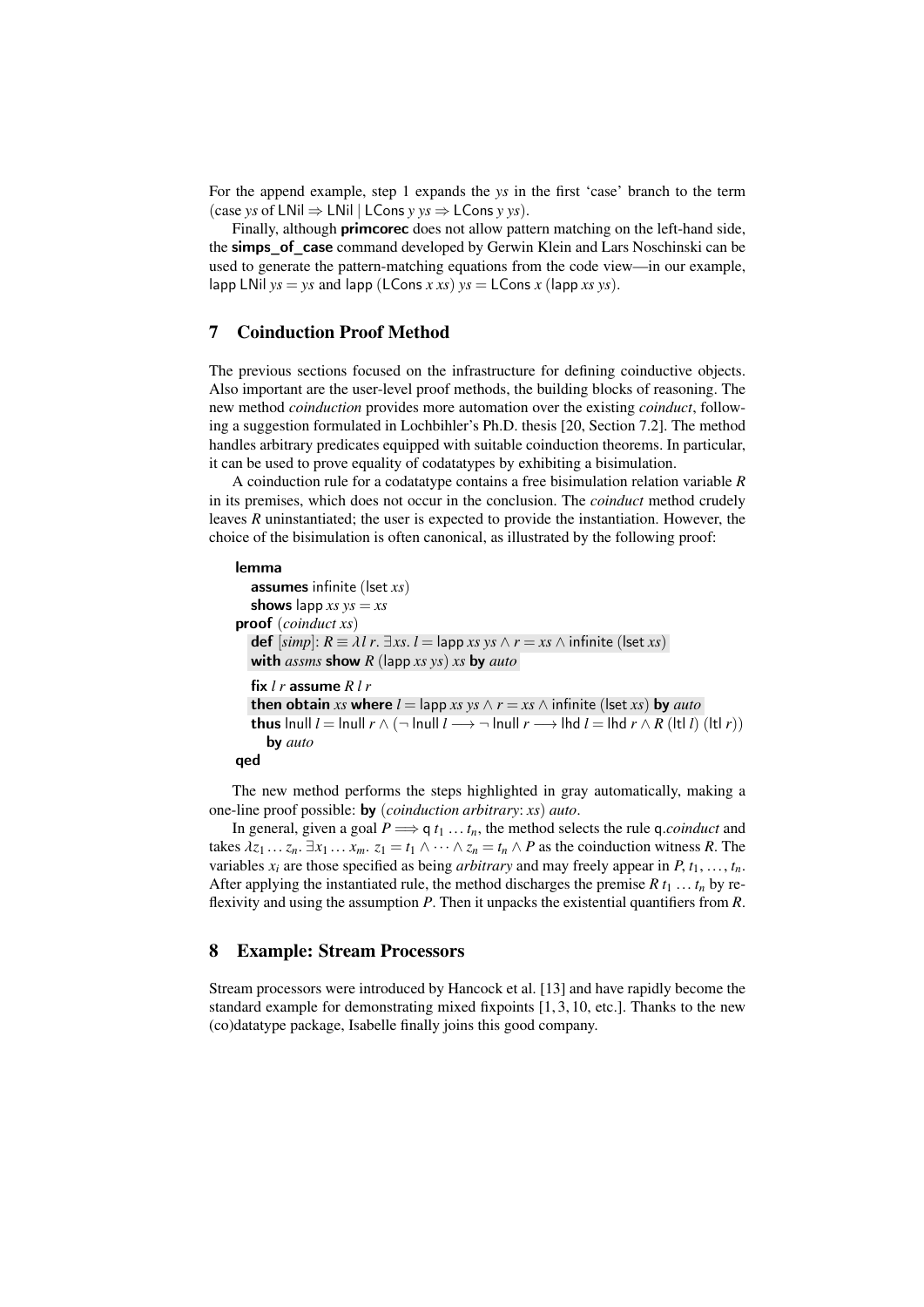A stream processor represents a continuous transformation on streams—that is, a function of type  $\alpha$  *stream*  $\Rightarrow \beta$  *stream* that consumes at most a finite prefix of the input stream before producing an element of output. The datatype  $sp<sub>1</sub>$  captures a single iteration of this process. The codatatype  $sp_{\omega}$  nests  $sp_1$  to produce an entire stream:

```
datatype (\alpha, \beta, \delta)sp_1 = \text{Get } (\alpha \Rightarrow (\alpha, \beta, \delta)sp_1) | \text{Put } \beta \deltacodatatype (\alpha, \beta)sp<sub>ω</sub> = SP (unSP: (\alpha, \beta, (\alpha, \beta)sp<sub>ω</sub>)sp<sub>1</sub>)
```
Values of type  $sp_1$  are finite-depth trees with inner nodes Get and leaf nodes Put. Each inner node has | $\alpha$ | children, one for each possible input  $\alpha$ . The Put constructor carries the output element of type  $\beta$  and a continuation of type  $\delta$ . The definition of  $sp_{\omega}$ instantiates the continuation type to a stream processor  $(\alpha, \beta)$  sp<sub>ω</sub>.

The semantics of  $sp_{\omega}$  is given by two functions:  $run_1$  recurses on  $sp_1$  (i.e., consumes an  $sp_1$ ), and run<sub>ω</sub>, corecurses on *stream* (i.e., produces a *stream*, defined in Section [2\)](#page-2-0):

```
primrec run<sub>1</sub> :: (\alpha, \beta, \delta) sp_1 \Rightarrow \alpha stream \Rightarrow (\beta \times \delta) \times \alpha stream where
    run_1 (Get f) s = run_1 (f (shd s)) (stl s)
    run<sub>1</sub> (Put x q) s = ((x, q), s)primcorec run<sub>ω</sub> :: (\alpha, \beta) sp<sub>ω</sub> \Rightarrow α stream \Rightarrow β stream where
    run<sub>ω</sub> q s = (\text{let } ((x, q'), s') = \text{run}_1 (\text{unSP } q) s \text{ in SCons } x (\text{run}_\omega q' s'))
```

```
These definitions illustrate some of the conveniences of primrec and primcorec. For
run<sub>1</sub>, the modular way to nest the recursive call of run<sub>1</sub> through functions would rely
on composition—i.e., (run<sub>1</sub> \circ f) (shd s) (stl s). The primrec command allows us not
only to expand the term run<sub>1</sub> ∘ f to \lambda x. run<sub>1</sub> (f x) but also to β-reduce it. For run<sub>ω</sub>, the
constructor view makes it possible to call run_1 only once, assign the result in a 'let',
and use this result to specify both arguments of the produced constructor.
```
The stream processor copy outputs the input stream:

```
primcorec copy :: (\alpha, \alpha) sp<sub>ω</sub> where copy = SP (Get (\lambda a. Put a copy))
```
The nested  $sp_1$  value is built directly with corecursion under constructors as an alternative to the modular approach: copy = SP (map\_sp<sub>1</sub> id ( $\lambda$ <sub>-</sub> copy) (Get ( $\lambda$ *a*. Put *a* ()))).<br>The lemma run, copy  $s = s$  is easy to prove using *coinduction* and *auto* The lemma run<sub> $\omega$ </sub> copy  $s = s$  is easy to prove using *coinduction* and *auto*.

Since stream processors represent functions, it makes sense to compose them:

```
function \circ_1 :: (\beta, \gamma, \delta)sp<sub>1</sub>\Rightarrow (\alpha, \beta, (\alpha, \beta)sp<sub>ω</sub>)sp<sub>1</sub>\Rightarrow (\alpha, \gamma, \delta \times (\alpha, \beta)sp<sub>ω</sub>)sp<sub>1</sub> where
    Put b q \circ_1 p = Put b (q, \text{SP } p)Get f \circ q Put b q = f b \circ q unSP qGet f \circ_1 Get g = \text{Get} (\lambda a). Get f \circ_1 g aby pat_completeness auto
termination by (relation lex_prod sub sub) auto
primcorec \circ_{\omega} :: (\beta, \gamma) sp<sub>ω</sub> \Rightarrow (\alpha, \beta) sp<sub>ω</sub> \Rightarrow (\alpha, \gamma) sp<sub>ω</sub> where
```
 $\lim_{\delta \to 0} (q \circ_{\omega} q') = \lim_{\delta \to 0} \sup_{\delta \to 0} ( \lambda b, b) ( \lambda (q, q'), q \circ_{\omega} q') (\text{unSP } q \circ_{1} \text{unSP } q')$ 

The corecursion applies  $\circ_{\omega}$  nested through the map function map\_sp<sub>1</sub> to the result of finite preprocessing by the requision  $\circ_{\omega}$ . The  $\circ_{\omega}$  operator is defined using **function** finite preprocessing by the recursion  $\circ_1$ . The  $\circ_1$  operator is defined using function, which emits proof obligations concerning pattern matching and termination.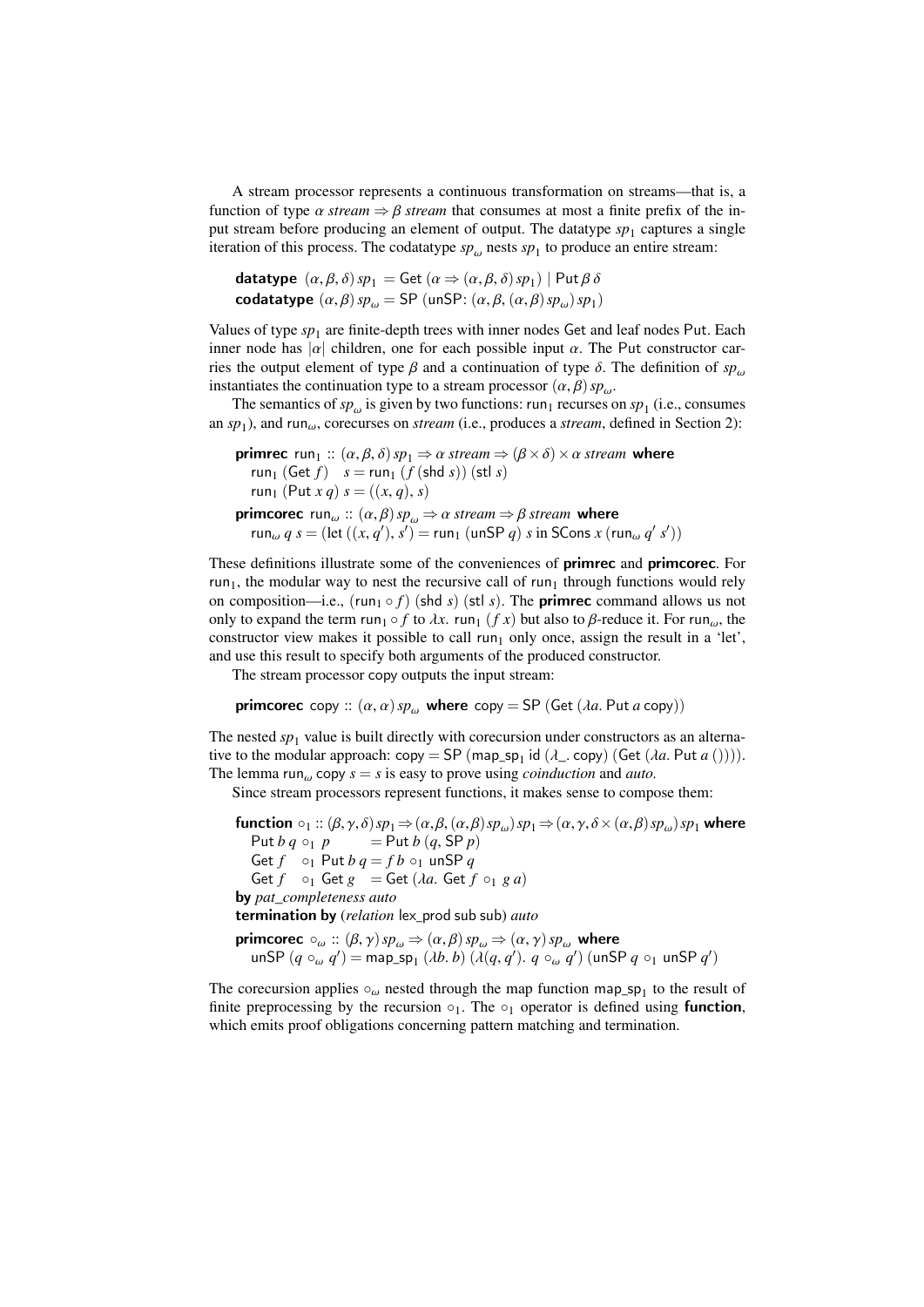Stream processors are an interesting example to compare Isabelle with other proof assistants. Agda does not support nesting, but it supports the simultaneous mutual definition of  $sp_1$  and  $sp_\omega$  with annotations on constructor arguments indicating whether<br>they are to be understood coinductively [10] Least fixpoints are always taken before they are to be understood coinductively [\[10\]](#page-15-8). Least fixpoints are always taken before greatest fixpoints, which is appropriate for this example but is less flexible than nesting in general. PVS [\[26\]](#page-16-20) and Coq [\[5\]](#page-15-9) support nesting of datatypes through datatypes and codatatypes through codatatypes, but no nontrivial mixtures.<sup>[3](#page-13-1)</sup>

## <span id="page-13-0"></span>9 Case Study: Porting the Coinductive Library

To evaluate the merits of the new definitional package, and to benefit from them, we have ported existing coinductive developments to the new approach. The Coinductive library [\[18\]](#page-16-3) defines four codatatypes and related functions and comprises a large collection of lemmas. Originally, the codatatypes were manually defined as follows:

- extended naturals *enat* as **datatype** *enat* = enat *nat*  $| \infty;$
- lazy lists <sup>α</sup> *llist* using Paulson's construction [\[29\]](#page-16-21);
- terminated lazy lists  $(\alpha, \beta)$  *tilist* as the quotient of  $\alpha$  *llist*  $\times \beta$  over the equivalence relation that ignores the second component if and only if the first one is infinite;
- streams  $\alpha$  *stream* as the subtype of infinite lazy lists.

Table [1](#page-14-0) presents the types and the evaluation's statistics. The third column gives the lines of code for the definitions, lemmas, and proofs that were needed to define the type, the constructors, the corecursors, and the case constants, and to prove the free constructor theorems and the coinduction rule for equality. For *enat*, we kept the old definition because the datatype view is useful. Hence, we still derive the corecursor and the coinduction rules manually, but we generate the free constructor theorems with the free\_constructors command (Section [3\)](#page-6-0), saving 6 lines. In contrast, the other three types are now defined with codatatype in 33 lines instead of 774, among which 28 are for *tllist* because the default value for TNil's selector applied to TCons requires unbounded recursion. However, we lost the connection between *llist*, *tllist*, and *stream*, on which the function definitions and proofs relied. Therefore, we manually set up the Lifting and Transfer tools [\[15\]](#page-16-22); the line counts are shown behind plus signs  $(+)$ .

The type definitions are just a small fraction of the library; most of the work went into proving properties of the functions. The fourth column shows the number of lemmas that we have proved for the functions on each type. There are 36% more than before, which might be surprising at first, since the old figures include the manual type constructions. Three reasons explain the increase. First, changes in the views increase the counts. Coinductive originally favored the code and constructor views, following Paulson [\[29\]](#page-16-21), whereas the new package expresses coinduction and other properties in terms of the destructors (Sections [4](#page-6-1) and [6\)](#page-9-0). We proved additional lemmas for our functions that reflect the destructor view. Second, the manual setup for Lifting and Transfer

<span id="page-13-1"></span> $3$  In addition, Coq allows modifications of the type arguments under the constructors (e.g., for powerlists  $\alpha$  *plist* =  $\alpha + (\alpha \times \alpha)$  *plist*), which Isabelle/HOL cannot support due to its more restrictive type system.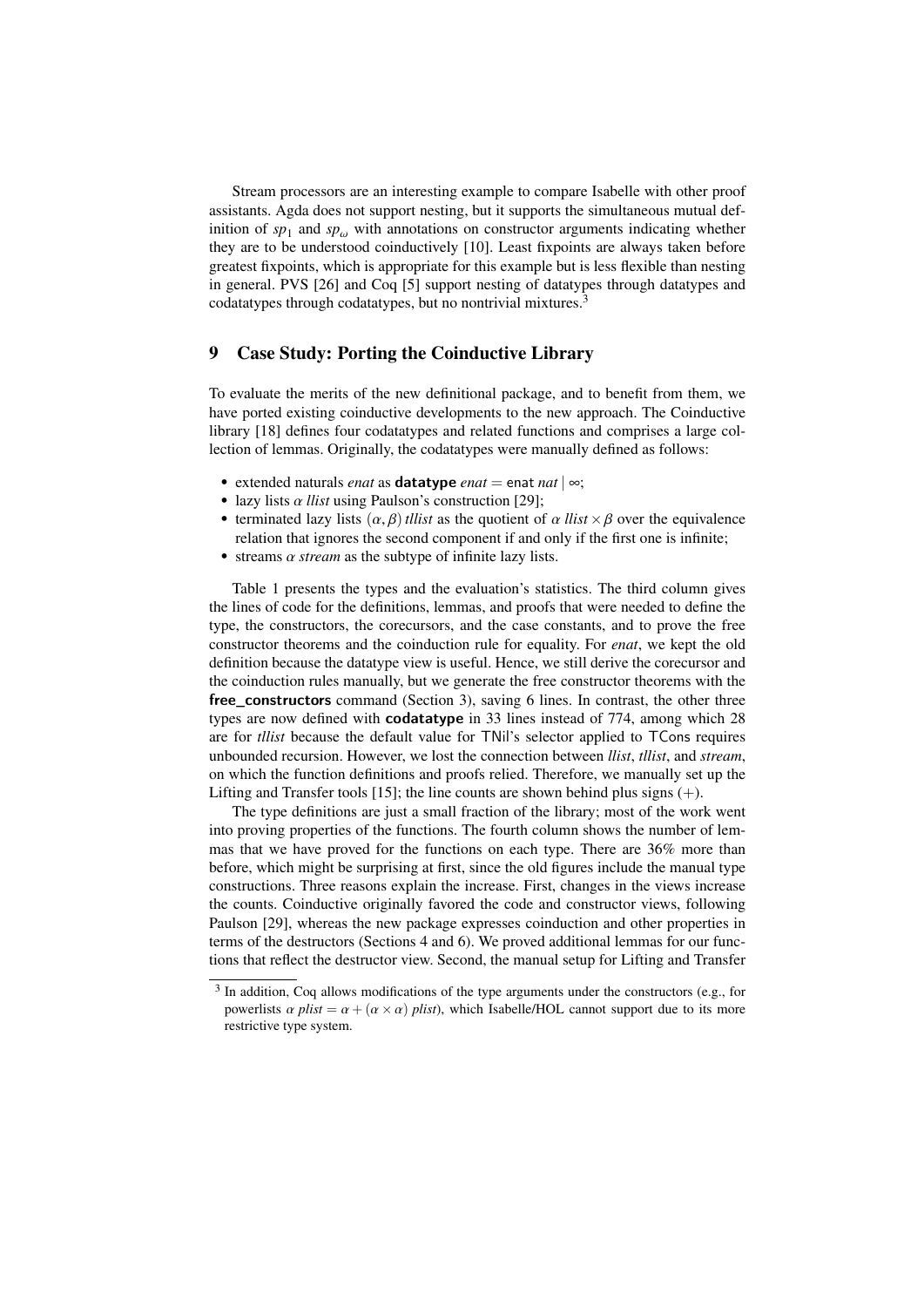|                          | Codatatype Constructors                                       | Lines of code<br>for definition                                             | Number<br>of lemmas | Lines of code<br>per lemma                        |
|--------------------------|---------------------------------------------------------------|-----------------------------------------------------------------------------|---------------------|---------------------------------------------------|
| enat                     | $0 \mid eS$ uc <i>enat</i>                                    | $200 \rightarrow 194$                                                       |                     | $31 \rightarrow 57$ $8.42 \rightarrow 5.79$       |
| $\alpha$ llist           | LNil   LCons $\alpha$ ( $\alpha$ <i>llist</i> )               | $503 \rightarrow 3$                                                         |                     | $527 \rightarrow 597$ 9.86 $\rightarrow 6.44$     |
| $(\alpha, \beta)$ tllist | TNil $\beta$   TCons $\alpha$ (( $\alpha$ , $\beta$ ) tllist) | $169 \rightarrow 28 + 120$                                                  |                     | $121 \rightarrow 200 \quad 6.05 \rightarrow 4.95$ |
| $\alpha$ stream          | SCons $\alpha$ ( $\alpha$ stream)                             | $102 \rightarrow 2+96 \quad 64 \rightarrow 159 \quad 3.11 \rightarrow 3.47$ |                     |                                                   |
| Total                    |                                                               | $974 \rightarrow 227 + 216$ $743 \rightarrow 1013$ $8.60 \rightarrow 5.65$  |                     |                                                   |
|                          |                                                               |                                                                             |                     |                                                   |

<span id="page-14-0"></span>**Table 1.** Statistics on porting Coinductive to the new package (before  $\rightarrow$  after)

accounts for 36 new lemmas. Third, the porting has been distributed over six months such that we continuously incorporated our insights into the package's implementation. During this period, the *stream* part of the library grew significantly and *tllist* a little. (Furthermore, **primcorec** was not yet in place at the time of the porting. It is now used, but the gains it led to are not captured by the statistics.)

Therefore, the absolute numbers should not be taken too seriously. It is more instructive to examine how the proofs have changed. The last column of Table [1](#page-14-0) gives the average length of a lemma, including its statement and its proof; shorter proofs indicate better automation. Usually, the statement takes between one and four lines, where two is the most common case. The port drastically reduced the length of the proofs: We now prove 36% more lemmas in 11% fewer lines.

Two improvements led to these savings. First, the *coinduction* method massages the proof obligation to fit the coinduction rule. Second, automation for coinduction proofs works best with the destructor view, as the destructors trigger rewriting. With the code and constructor style, we formerly had to manually unfold the equations, and patternmatching equations obtained by **simps** of case needed manual case distinctions.

The destructor view also has some drawbacks. The proofs rely more on Isabelle's classical reasoner to solve subgoals that the simplifier can discharge in the other styles, and the reasoner often needs more guidance. We have not yet run into scalability issues, but we must supply a lengthy list of lemmas to the reasoner. The destructor style falls behind when we leave the coinductive world. For example, the recursive function lnth ::  $nat \Rightarrow \alpha$  *llist*  $\Rightarrow \alpha$  returns the element at a given index in a lazy list; clearly, there are no destructors on lnth's result type to trigger unfolding. Since induction proofs introduce constructors in the arguments, rewriting with pattern-matching equations obtained from the code view yields better automation. In summary, all three views are useful.

## 10 Conclusion

Codatatypes and corecursion have long been missing features in proof assistants based on higher-order logic. Isabelle's new (co)datatype definitional package finally addresses this deficiency, while generalizing and modularizing the support for datatypes. Within the limitations of the type system, the package is the most flexible one available in any proof assistant. The package is already highly usable and is used not only for the Coinductive library but also in ongoing developments by the authors. Although Isabelle is our vehicle, the approach is equally applicable to the other provers in the HOL family.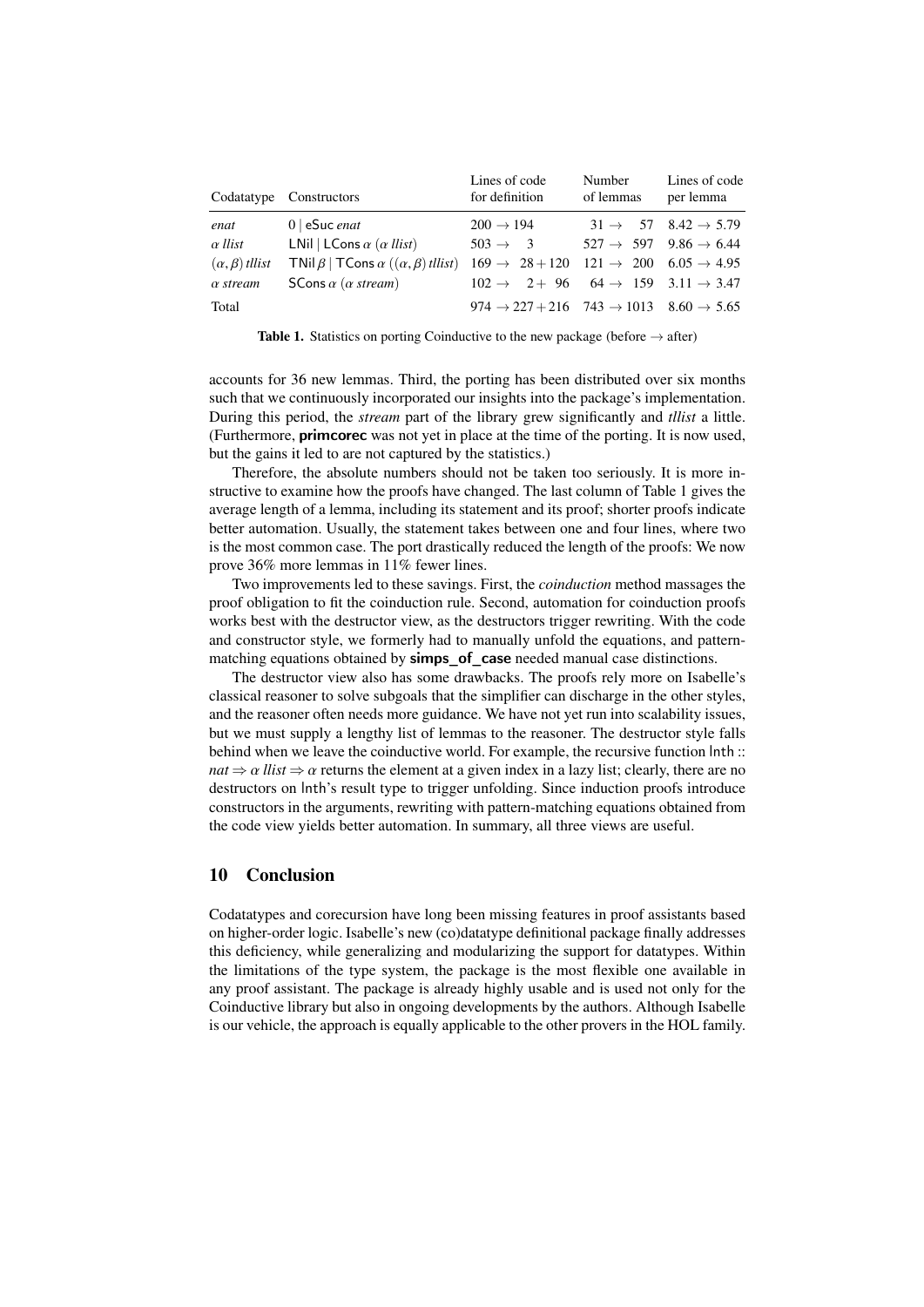For future work, our priority is to integrate the package better with other Isabelle subsystems, including the function package (for well-founded recursive definitions), the Lifting and Transfer tools, and the counterexample generators Nitpick and Quickcheck. Another straightforward development would be to have the package produce even more theorems, notably for parametricity. There is also work in progress on supporting more general forms of corecursion and mixed recursion–corecursion. Finally, we expect that BNFs can be generalized to define non-free datatypes, including nominal types, but this remains to be investigated.

Acknowledgment. Tobias Nipkow and Makarius Wenzel encouraged us to implement the new package. Florian Haftmann and Christian Urban provided general advice on Isabelle and package writing. Brian Huffman suggested simplifications to the internal constructions, many of which have yet to be implemented. Stefan Milius and Lutz Schröder found an elegant proof to eliminate one of the BNF assumptions. René Thiemann contributed precious benchmarks from his IsaFoR formalization, helping us optimize the BNF operations. Sascha Böhme, Lars Hupel, Tobias Nipkow, Mark Summerfield, and the anonymous reviewers suggested many textual improvements.

Blanchette is supported by the Deutsche Forschungsgemeinschaft (DFG) project Hardening the Hammer (grant Ni 491/14-1). Hölzl is supported by the DFG project Verification of Probabilistic Models (grant Ni 491/15-1). Popescu is supported by the DFG project Security Type Systems and Deduction (grant Ni 491/13-2) as part of the program Reliably Secure Software Systems  $(RS<sup>3</sup>$ , priority program 1496). Traytel is supported by the DFG program Program and Model Analysis (PUMA, doctorate program 1480). The authors are listed alphabetically.

#### References

- <span id="page-15-6"></span>1. Abel, A., Pientka, B.: Wellfounded recursion with copatterns: A unified approach to termination and productivity. In: Morrisett, G., Uustalu, T. (eds.) ICFP '13. pp. 185–196. ACM (2013)
- <span id="page-15-0"></span>2. Asperti, A., Ricciotti, W., Coen, C.S., Tassi, E.: A compact kernel for the calculus of inductive constructions. Sādhanā  $34$ ,  $71-144$  (2009)
- <span id="page-15-7"></span>3. Atkey, R., McBride, C.: Productive coprogramming with guarded recursion. In: Morrisett, G., Uustalu, T. (eds.) ICFP '13. pp. 197–208. ACM (2013)
- <span id="page-15-1"></span>4. Berghofer, S., Wenzel, M.: Inductive datatypes in HOL—Lessons learned in formal-logic engineering. In: Bertot, Y., Dowek, G., Hirschowitz, A., Paulin, C., Théry, L. (eds.) TPHOLs '99. LNCS, vol. 1690, pp. 19–36. Springer (1999)
- <span id="page-15-9"></span>5. Bertot, Y., Castéran, P.: Interactive Theorem Proving and Program Development: Coq'Art: The Calculus of Inductive Constructions. Texts in Theoretical Computer Science, Springer (2004)
- <span id="page-15-2"></span>6. Blanchette, J.C., Hölzl, J., Lochbihler, A., Panny, L., Popescu, A., Traytel, D.: Formalization accompanying this paper. [http://www21.in.tum.de/~blanchet/codata\\_impl.tar.](http://www21.in.tum.de/~blanchet/codata_impl.tar.gz) [gz](http://www21.in.tum.de/~blanchet/codata_impl.tar.gz) (2014)
- <span id="page-15-3"></span>7. Blanchette, J.C., Panny, L., Popescu, A., Traytel, D.: Defining (co)datatypes in Isabelle/HOL. <http://isabelle.in.tum.de/dist/Isabelle/doc/datatypes.pdf> (2014)
- <span id="page-15-4"></span>8. Blanchette, J.C., Popescu, A., Traytel, D.: Cardinals in Isabelle/HOL. In: Klein, G., Gamboa, R. (eds.) ITP 2014. LNCS, Springer (2014)
- <span id="page-15-5"></span>9. Blanchette, J.C., Popescu, A., Traytel, D.: Witnessing (co)datatypes. [http://www21.in.](http://www21.in.tum.de/~blanchet/wit.pdf) [tum.de/~blanchet/wit.pdf](http://www21.in.tum.de/~blanchet/wit.pdf) (2014)
- <span id="page-15-8"></span>10. Danielsson, N.A., Altenkirch, T.: Subtyping, declaratively. In: Bolduc, C., Desharnais, J., Ktari, B. (eds.) MPC. LNCS, vol. 6120, pp. 100–118. Springer (2010)